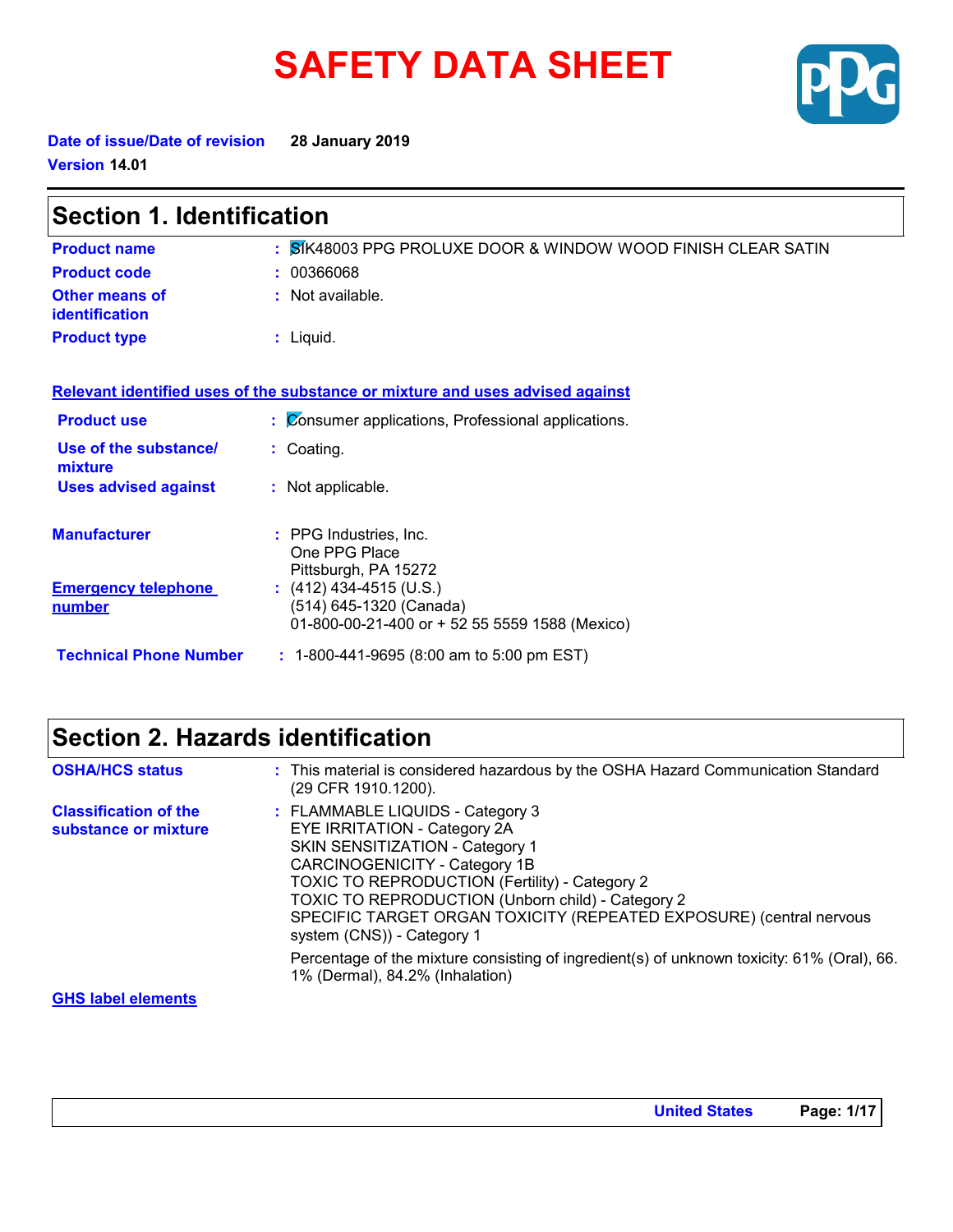# **Section 2. Hazards identification**

| <b>Hazard pictograms</b>                   |                                                                                                                                                                                                                                                                                                                                                                                                                                                                                                                                                                                                                                                                                                                                 |
|--------------------------------------------|---------------------------------------------------------------------------------------------------------------------------------------------------------------------------------------------------------------------------------------------------------------------------------------------------------------------------------------------------------------------------------------------------------------------------------------------------------------------------------------------------------------------------------------------------------------------------------------------------------------------------------------------------------------------------------------------------------------------------------|
| <b>Signal word</b>                         | : Danger                                                                                                                                                                                                                                                                                                                                                                                                                                                                                                                                                                                                                                                                                                                        |
| <b>Hazard statements</b>                   | : Flammable liquid and vapor.<br>Causes serious eye irritation.<br>May cause an allergic skin reaction.<br>May cause cancer.<br>Suspected of damaging fertility or the unborn child.<br>Causes damage to organs through prolonged or repeated exposure. (central nervous<br>system (CNS))                                                                                                                                                                                                                                                                                                                                                                                                                                       |
| <b>Precautionary statements</b>            |                                                                                                                                                                                                                                                                                                                                                                                                                                                                                                                                                                                                                                                                                                                                 |
| <b>General</b>                             | : Read label before use. Keep out of reach of children. If medical advice is needed,<br>have product container or label at hand.                                                                                                                                                                                                                                                                                                                                                                                                                                                                                                                                                                                                |
| <b>Prevention</b>                          | : Obtain special instructions before use. Do not handle until all safety precautions have<br>been read and understood. Wear protective gloves. Wear eye or face protection.<br>Wear protective clothing. Keep away from heat, hot surfaces, sparks, open flames and<br>other ignition sources. No smoking. Use explosion-proof electrical, ventilating, lighting<br>and all material-handling equipment. Use only non-sparking tools. Take precautionary<br>measures against static discharge. Keep container tightly closed. Do not breathe vapor.<br>Do not eat, drink or smoke when using this product. Wash hands thoroughly after<br>handling. Contaminated work clothing must not be allowed out of the workplace.        |
| <b>Response</b>                            | : Get medical attention if you feel unwell. IF exposed or concerned: Get medical<br>attention. IF ON SKIN (or hair): Take off immediately all contaminated clothing. Rinse<br>skin with water or shower. IF ON SKIN: Wash with plenty of soap and water. Wash<br>contaminated clothing before reuse. If skin irritation or rash occurs: Get medical<br>attention. IF IN EYES: Rinse cautiously with water for several minutes. Remove<br>contact lenses, if present and easy to do. Continue rinsing. If eye irritation persists: Get<br>medical attention.                                                                                                                                                                     |
| <b>Storage</b>                             | : Store locked up. Store in a well-ventilated place. Keep cool.                                                                                                                                                                                                                                                                                                                                                                                                                                                                                                                                                                                                                                                                 |
| <b>Disposal</b>                            | : Dispose of contents and container in accordance with all local, regional, national and<br>international regulations.                                                                                                                                                                                                                                                                                                                                                                                                                                                                                                                                                                                                          |
| <b>Supplemental label</b><br>elements      | : Sanding and grinding dusts may be harmful if inhaled. Repeated exposure to high vapor<br>concentrations may cause irritation of the respiratory system and permanent brain and<br>nervous system damage. Inhalation of vapor/aerosol concentrations above the<br>recommended exposure limits causes headaches, drowsiness and nausea and may<br>lead to unconsciousness or death. Avoid contact with skin and clothing. Wash<br>thoroughly after handling. Emits toxic fumes when heated. DANGER - RAGS, STEEL<br>WOOL OR WASTE SOAKED WITH THIS PRODUCT MAY SPONTANEOUSLY<br>CATCH FIRE IF IMPROPERLY DISCARDED. IMMEDIATELY AFTER EACH USE,<br>PLACE RAGS, STEEL WOOL OR WASTE IN A SEALED WATER-FILLED METAL<br>CONTAINER. |
| <b>Hazards not otherwise</b><br>classified | : Prolonged or repeated contact may dry skin and cause irritation.                                                                                                                                                                                                                                                                                                                                                                                                                                                                                                                                                                                                                                                              |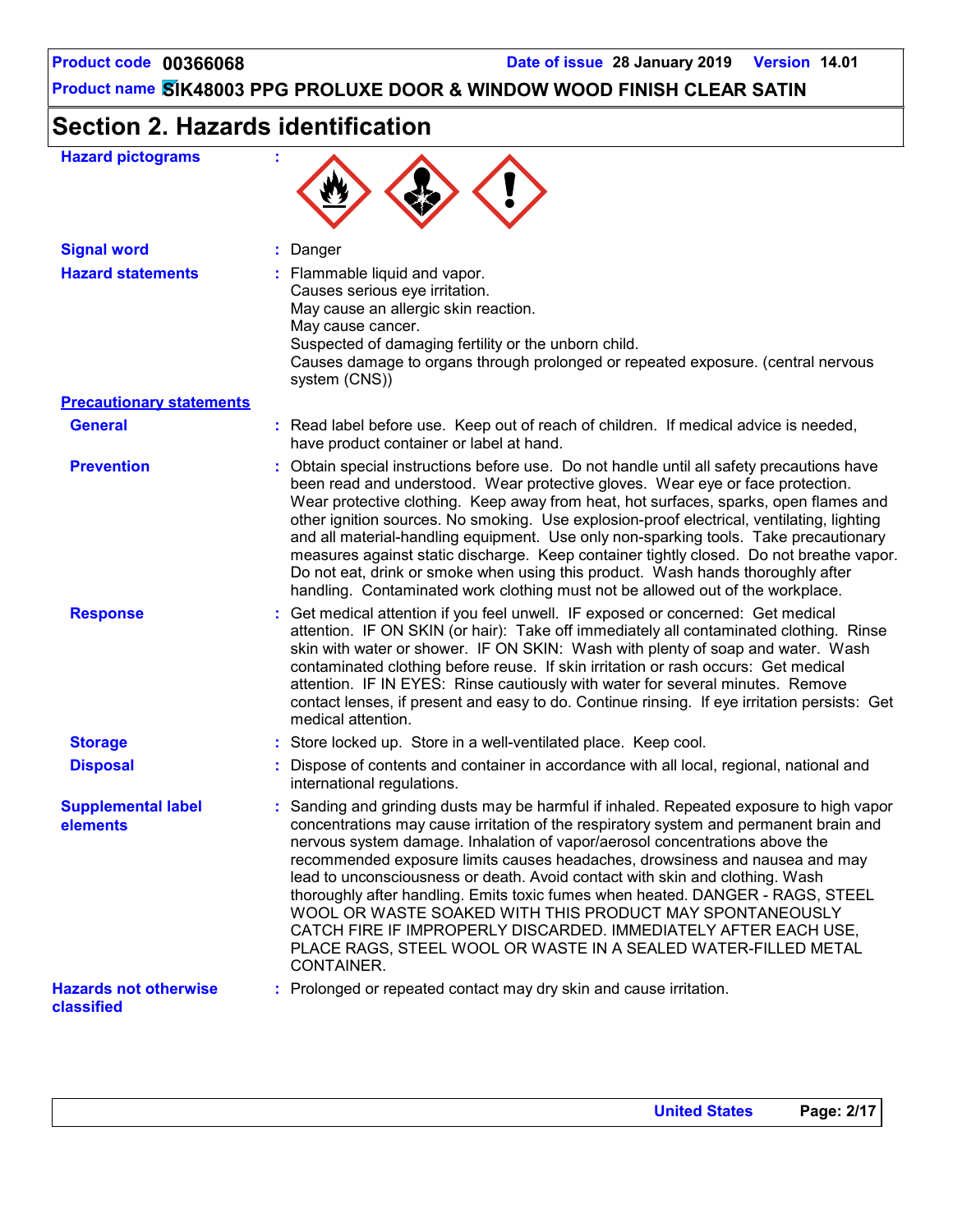### **Section 3. Composition/information on ingredients**

- **Substance/mixture :**
- Mixture
- 
- **Product name :** SIK48003 PPG PROLUXE DOOR & WINDOW WOOD FINISH CLEAR SATIN

| <b>Ingredient name</b>                                  | $\frac{9}{6}$    | <b>CAS number</b> |
|---------------------------------------------------------|------------------|-------------------|
| Distillates (petroleum), hydrotreated light             | l≥10 - ≤20       | 64742-47-8        |
| Solvent naphtha (petroleum), medium aliph.              | $\geq 10 - 20$   | 64742-88-7        |
| $4$ -chloro- $\alpha, \alpha, \alpha$ -trifluorotoluene | $\geq 5.0 - 5.9$ | $98 - 56 - 6$     |
| Stoddard solvent                                        | $\geq 1.0 - 5.0$ | 8052-41-3         |
| xylene                                                  | $\leq 1.0$       | 1330-20-7         |
| 2-ethylhexanoic acid, zirconium salt                    | $\geq 1.0 - 5.0$ | 22464-99-9        |
| 2-butanone oxime                                        | $\leq 1.0$       | $96-29-7$         |
| cobalt bis(2-ethylhexanoate)                            | < 1.0            | 136-52-7          |
| ethylbenzene                                            | < 1.0            | $100 - 41 - 4$    |

SUB codes represent substances without registered CAS Numbers.

Any concentration shown as a range is to protect confidentiality or is due to batch variation.

**There are no additional ingredients present which, within the current knowledge of the supplier and in the concentrations applicable, are classified as hazardous to health or the environment and hence require reporting in this section.**

**Occupational exposure limits, if available, are listed in Section 8.**

# **Section 4. First aid measures**

If ingestion, irritation, any type of overexposure or symptoms of overexposure occur during or persists after use of this product, contact a POISON CONTROL CENTER, EMERGENCY ROOM OR PHYSICIAN immediately; have Safety Data Sheet information available. Never give anything by mouth to an unconscious or convulsing person.

#### **Description of necessary first aid measures**

| Eye contact                                             | : Remove contact lenses, irrigate copiously with clean, fresh water, holding the eyelids<br>apart for at least 10 minutes and seek immediate medical advice.                                           |
|---------------------------------------------------------|--------------------------------------------------------------------------------------------------------------------------------------------------------------------------------------------------------|
| <b>Inhalation</b>                                       | : Remove to fresh air. Keep person warm and at rest. If not breathing, if breathing is<br>irregular or if respiratory arrest occurs, provide artificial respiration or oxygen by trained<br>personnel. |
| <b>Skin contact</b>                                     | : Remove contaminated clothing and shoes. Wash skin thoroughly with soap and water<br>or use recognized skin cleanser. Do NOT use solvents or thinners.                                                |
| <b>Ingestion</b>                                        | : If swallowed, seek medical advice immediately and show this container or label. Keep<br>person warm and at rest. Do NOT induce vomiting.                                                             |
| Most important symptoms/effects, acute and delayed      |                                                                                                                                                                                                        |
| <b>Potential acute health effects</b>                   |                                                                                                                                                                                                        |
| <b>Eye contact</b>                                      | : Causes serious eye irritation.                                                                                                                                                                       |
| <b>Inhalation</b>                                       | : No known significant effects or critical hazards.                                                                                                                                                    |
| <b>Skin contact</b>                                     | : Defatting to the skin. May cause skin dryness and irritation. May cause an allergic skin<br>reaction.                                                                                                |
| <b>Ingestion</b>                                        | : No known significant effects or critical hazards.                                                                                                                                                    |
| Array and a substitute of the state of the second state |                                                                                                                                                                                                        |

#### **Over-exposure signs/symptoms**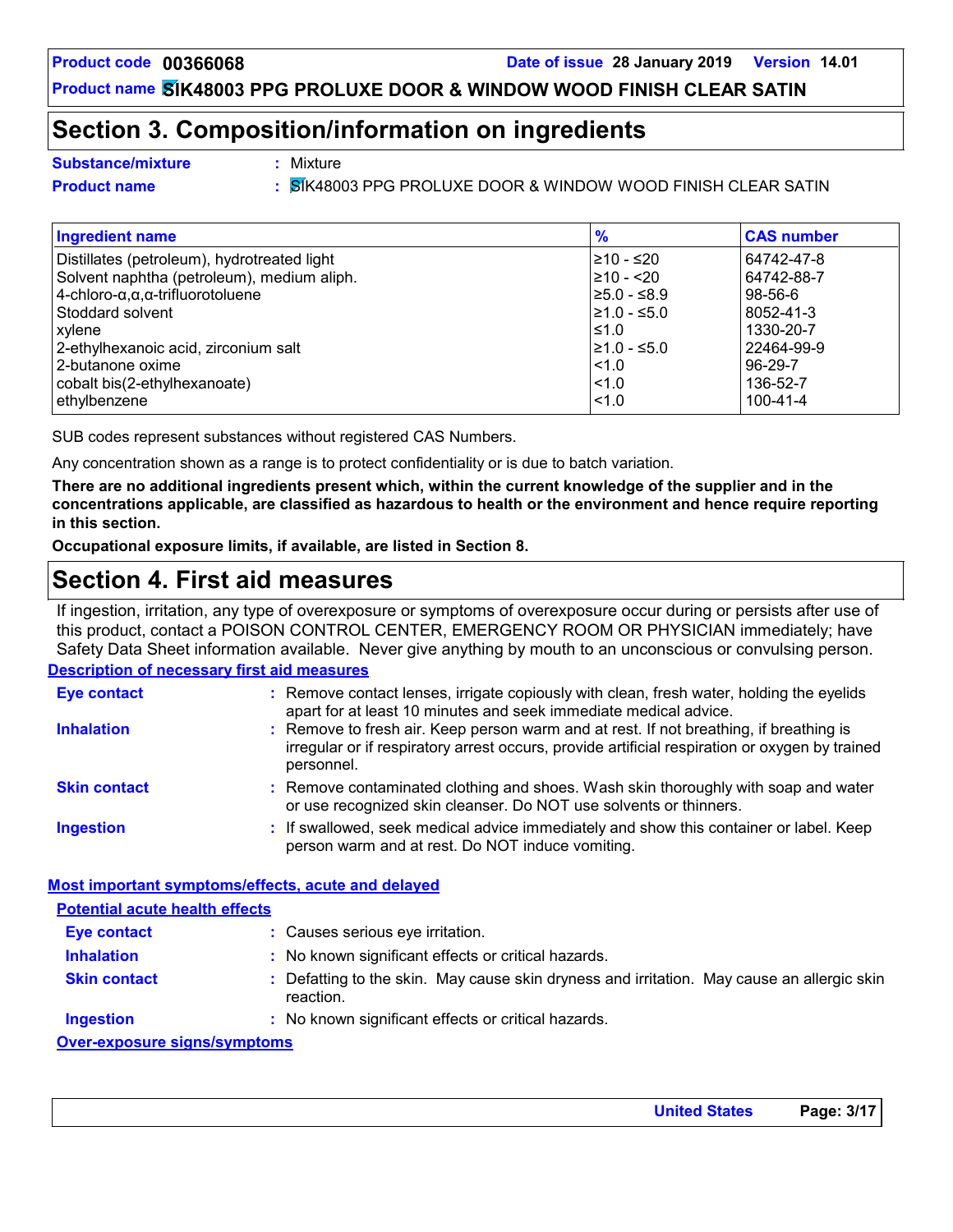**United States Page: 4/17**

# **Product name SIK48003 PPG PROLUXE DOOR & WINDOW WOOD FINISH CLEAR SATIN**

### **Section 4. First aid measures**

| <b>Eye contact</b>                | : Adverse symptoms may include the following:<br>pain or irritation<br>watering<br>redness                                                                                              |
|-----------------------------------|-----------------------------------------------------------------------------------------------------------------------------------------------------------------------------------------|
| <b>Inhalation</b>                 | : Adverse symptoms may include the following:<br>reduced fetal weight<br>increase in fetal deaths<br>skeletal malformations                                                             |
| <b>Skin contact</b>               | : Adverse symptoms may include the following:<br>irritation<br>redness<br>dryness<br>cracking<br>reduced fetal weight<br>increase in fetal deaths<br>skeletal malformations             |
| <b>Ingestion</b>                  | : Adverse symptoms may include the following:<br>reduced fetal weight<br>increase in fetal deaths<br>skeletal malformations                                                             |
|                                   | Indication of immediate medical attention and special treatment needed, if necessary                                                                                                    |
| <b>Notes to physician</b>         | : In case of inhalation of decomposition products in a fire, symptoms may be delayed.<br>The exposed person may need to be kept under medical surveillance for 48 hours.                |
| <b>Specific treatments</b>        | : No specific treatment.                                                                                                                                                                |
| <b>Protection of first-aiders</b> | : No action shall be taken involving any personal risk or without suitable training. If it is<br>suspected that fumes are still present, the rescuer should wear an appropriate mask or |

self-contained breathing apparatus. It may be dangerous to the person providing aid to give mouth-to-mouth resuscitation. Wash contaminated clothing thoroughly with water before removing it, or wear gloves.

**See toxicological information (Section 11)**

### **Section 5. Fire-fighting measures**

| <b>Extinguishing media</b><br><b>Suitable extinguishing</b><br>media | : Use dry chemical, $CO2$ , water spray (fog) or foam.                                                                                                                                                                                                                                                                                                                                                                                                                                                                                                                                                   |
|----------------------------------------------------------------------|----------------------------------------------------------------------------------------------------------------------------------------------------------------------------------------------------------------------------------------------------------------------------------------------------------------------------------------------------------------------------------------------------------------------------------------------------------------------------------------------------------------------------------------------------------------------------------------------------------|
| <b>Unsuitable extinguishing</b><br>media                             | : Do not use water jet.                                                                                                                                                                                                                                                                                                                                                                                                                                                                                                                                                                                  |
| <b>Specific hazards arising</b><br>from the chemical                 | : Flammable liquid and vapor. In a fire or if heated, a pressure increase will occur and<br>the container may burst, with the risk of a subsequent explosion. Vapors may<br>accumulate in low or confined areas or travel a considerable distance to a source of<br>ignition and flash back. Runoff to sewer may create fire or explosion hazard. This<br>material is toxic to aquatic life. This material is harmful to aquatic life with long lasting<br>effects. Fire water contaminated with this material must be contained and prevented<br>from being discharged to any waterway, sewer or drain. |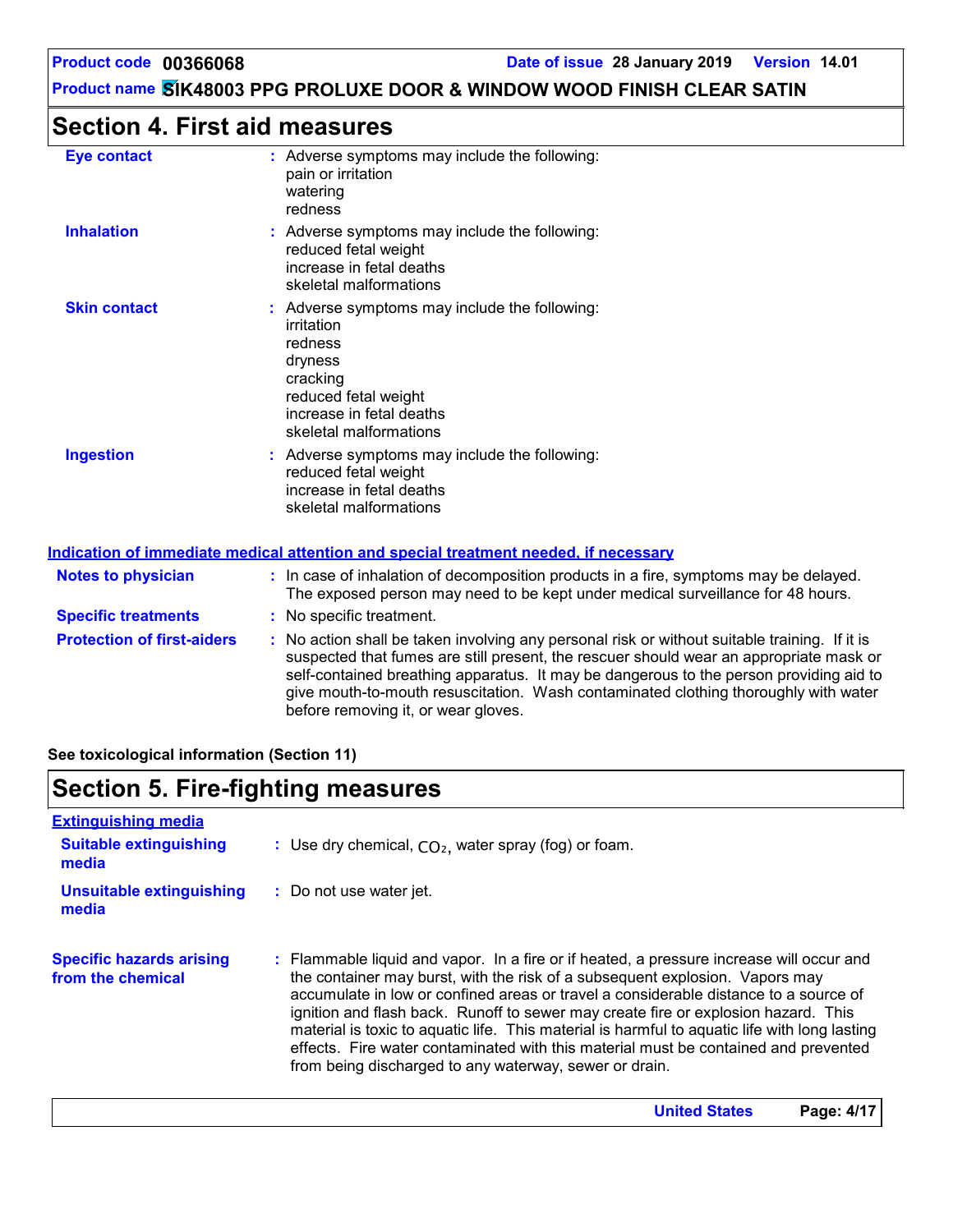# **Section 5. Fire-fighting measures**

| <b>Hazardous thermal</b><br>decomposition products       | Decomposition products may include the following materials:<br>carbon oxides<br>halogenated compounds<br>carbonyl halides<br>metal oxide/oxides                                                                                                                                                                               |
|----------------------------------------------------------|-------------------------------------------------------------------------------------------------------------------------------------------------------------------------------------------------------------------------------------------------------------------------------------------------------------------------------|
| <b>Special protective actions</b><br>for fire-fighters   | : Promptly isolate the scene by removing all persons from the vicinity of the incident if<br>there is a fire. No action shall be taken involving any personal risk or without suitable<br>training. Move containers from fire area if this can be done without risk. Use water<br>spray to keep fire-exposed containers cool. |
| <b>Special protective</b><br>equipment for fire-fighters | : Fire-fighters should wear appropriate protective equipment and self-contained breathing<br>apparatus (SCBA) with a full face-piece operated in positive pressure mode.                                                                                                                                                      |

# **Section 6. Accidental release measures**

#### **Personal precautions, protective equipment and emergency procedures**

| For non-emergency<br>personnel                               | : No action shall be taken involving any personal risk or without suitable training.<br>Evacuate surrounding areas. Keep unnecessary and unprotected personnel from<br>entering. Do not touch or walk through spilled material. Shut off all ignition sources.<br>No flares, smoking or flames in hazard area. Avoid breathing vapor or mist. Provide<br>adequate ventilation. Wear appropriate respirator when ventilation is inadequate. Put<br>on appropriate personal protective equipment.                                                                                                                                                                                                                                                                      |
|--------------------------------------------------------------|----------------------------------------------------------------------------------------------------------------------------------------------------------------------------------------------------------------------------------------------------------------------------------------------------------------------------------------------------------------------------------------------------------------------------------------------------------------------------------------------------------------------------------------------------------------------------------------------------------------------------------------------------------------------------------------------------------------------------------------------------------------------|
| For emergency responders                                     | : If specialized clothing is required to deal with the spillage, take note of any information in<br>Section 8 on suitable and unsuitable materials. See also the information in "For non-<br>emergency personnel".                                                                                                                                                                                                                                                                                                                                                                                                                                                                                                                                                   |
| <b>Environmental precautions</b>                             | : Avoid dispersal of spilled material and runoff and contact with soil, waterways, drains<br>and sewers. Inform the relevant authorities if the product has caused environmental<br>pollution (sewers, waterways, soil or air).                                                                                                                                                                                                                                                                                                                                                                                                                                                                                                                                      |
| <b>Methods and materials for containment and cleaning up</b> |                                                                                                                                                                                                                                                                                                                                                                                                                                                                                                                                                                                                                                                                                                                                                                      |
| <b>Small spill</b>                                           | : Stop leak if without risk. Move containers from spill area. Use spark-proof tools and<br>explosion-proof equipment. Dilute with water and mop up if water-soluble. Alternatively,<br>or if water-insoluble, absorb with an inert dry material and place in an appropriate waste<br>disposal container. Dispose of via a licensed waste disposal contractor.                                                                                                                                                                                                                                                                                                                                                                                                        |
| <b>Large spill</b>                                           | : Stop leak if without risk. Move containers from spill area. Use spark-proof tools and<br>explosion-proof equipment. Approach release from upwind. Prevent entry into sewers,<br>water courses, basements or confined areas. Wash spillages into an effluent treatment<br>plant or proceed as follows. Contain and collect spillage with non-combustible,<br>absorbent material e.g. sand, earth, vermiculite or diatomaceous earth and place in<br>container for disposal according to local regulations (see Section 13). Dispose of via a<br>licensed waste disposal contractor. Contaminated absorbent material may pose the<br>same hazard as the spilled product. Note: see Section 1 for emergency contact<br>information and Section 13 for waste disposal. |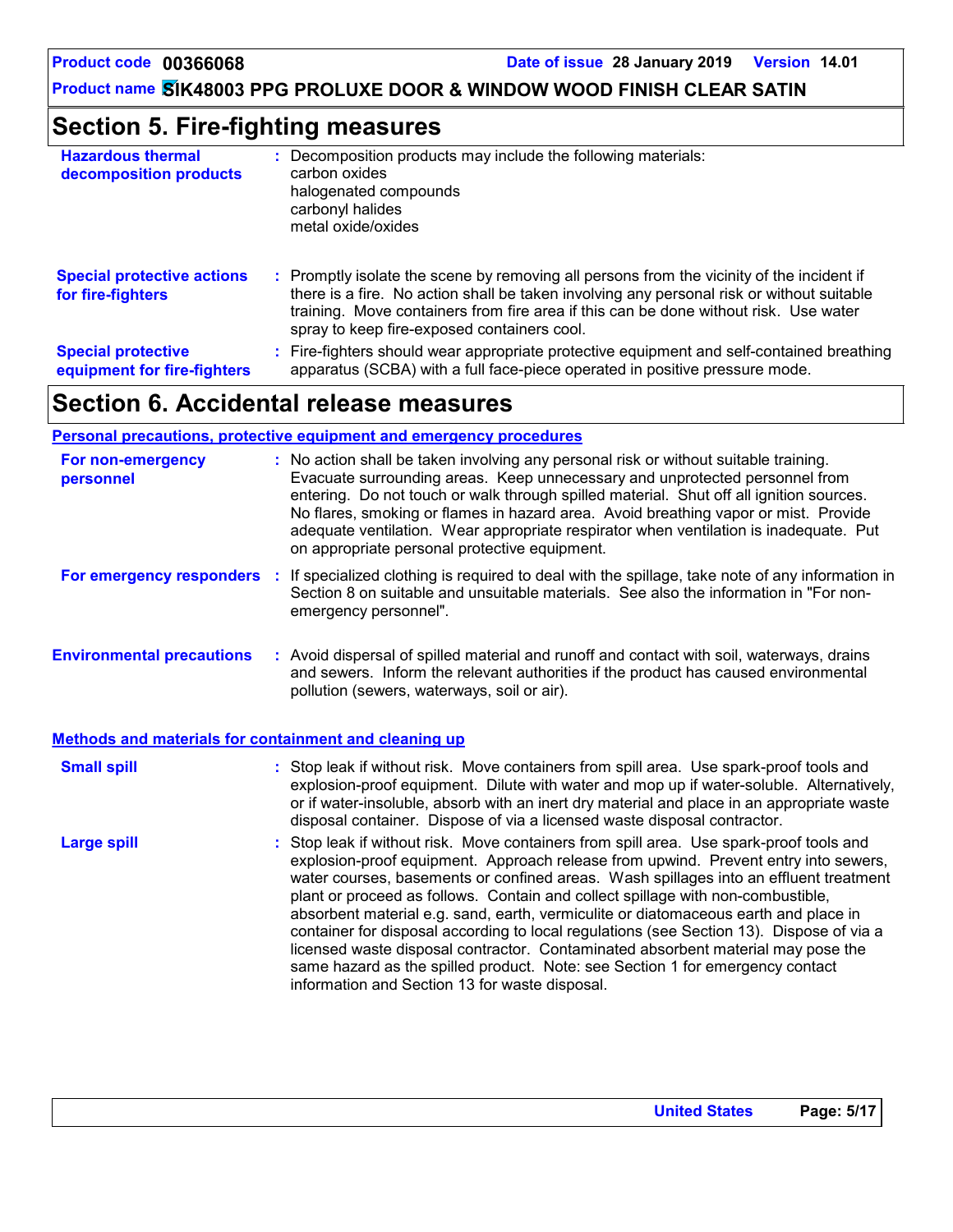# **Section 7. Handling and storage**

#### **Precautions for safe handling**

| <b>Protective measures</b>                                                       | : Put on appropriate personal protective equipment (see Section 8). Persons with a<br>history of skin sensitization problems should not be employed in any process in which<br>this product is used. Avoid exposure - obtain special instructions before use. Avoid<br>exposure during pregnancy. Do not handle until all safety precautions have been read<br>and understood. Do not get in eyes or on skin or clothing. Do not breathe vapor or mist.<br>Do not ingest. Use only with adequate ventilation. Wear appropriate respirator when<br>ventilation is inadequate. Do not enter storage areas and confined spaces unless<br>adequately ventilated. Keep in the original container or an approved alternative made<br>from a compatible material, kept tightly closed when not in use. Store and use away<br>from heat, sparks, open flame or any other ignition source. Use explosion-proof<br>electrical (ventilating, lighting and material handling) equipment. Use only non-sparking<br>tools. Take precautionary measures against electrostatic discharges. Empty containers<br>retain product residue and can be hazardous. Do not reuse container. |
|----------------------------------------------------------------------------------|---------------------------------------------------------------------------------------------------------------------------------------------------------------------------------------------------------------------------------------------------------------------------------------------------------------------------------------------------------------------------------------------------------------------------------------------------------------------------------------------------------------------------------------------------------------------------------------------------------------------------------------------------------------------------------------------------------------------------------------------------------------------------------------------------------------------------------------------------------------------------------------------------------------------------------------------------------------------------------------------------------------------------------------------------------------------------------------------------------------------------------------------------------------------|
| <b>Special precautions</b>                                                       | Ingestion of product or cured coating may be harmful. Vapors may accumulate in low or<br>confined areas or travel a considerable distance to a source of ignition and flash back.<br>Vapors are heavier than air and may spread along floors. Materials such as cleaning<br>rags, paper wipes and protective clothing, which are contaminated with the product may<br>spontaneously self-ignite some hours later. To avoid the risks of fires, all contaminated<br>materials should be stored in purpose-built containers or in metal containers with tight-<br>fitting, self-closing lids. Contaminated materials should be removed from the workplace<br>at the end of each working day and be stored outside. If this material is part of a<br>multiple component system, read the Safety Data Sheet(s) for the other component or<br>components before blending as the resulting mixture may have the hazards of all of its<br>parts.                                                                                                                                                                                                                           |
| <b>Advice on general</b><br>occupational hygiene                                 | : Eating, drinking and smoking should be prohibited in areas where this material is<br>handled, stored and processed. Workers should wash hands and face before eating,<br>drinking and smoking. Remove contaminated clothing and protective equipment before<br>entering eating areas. See also Section 8 for additional information on hygiene<br>measures.                                                                                                                                                                                                                                                                                                                                                                                                                                                                                                                                                                                                                                                                                                                                                                                                       |
| <b>Conditions for safe storage,</b><br>including any<br><b>incompatibilities</b> | Do not store above the following temperature: $50^{\circ}$ C (122 $^{\circ}$ F). Store in accordance with<br>local regulations. Store in a segregated and approved area. Store in original container<br>protected from direct sunlight in a dry, cool and well-ventilated area, away from<br>incompatible materials (see Section 10) and food and drink. Eliminate all ignition<br>sources. Separate from oxidizing materials. Keep container tightly closed and sealed<br>until ready for use. Containers that have been opened must be carefully resealed and<br>kept upright to prevent leakage. Do not store in unlabeled containers. Use appropriate<br>containment to avoid environmental contamination.                                                                                                                                                                                                                                                                                                                                                                                                                                                      |

# **Section 8. Exposure controls/personal protection**

**Control parameters Occupational exposure limits**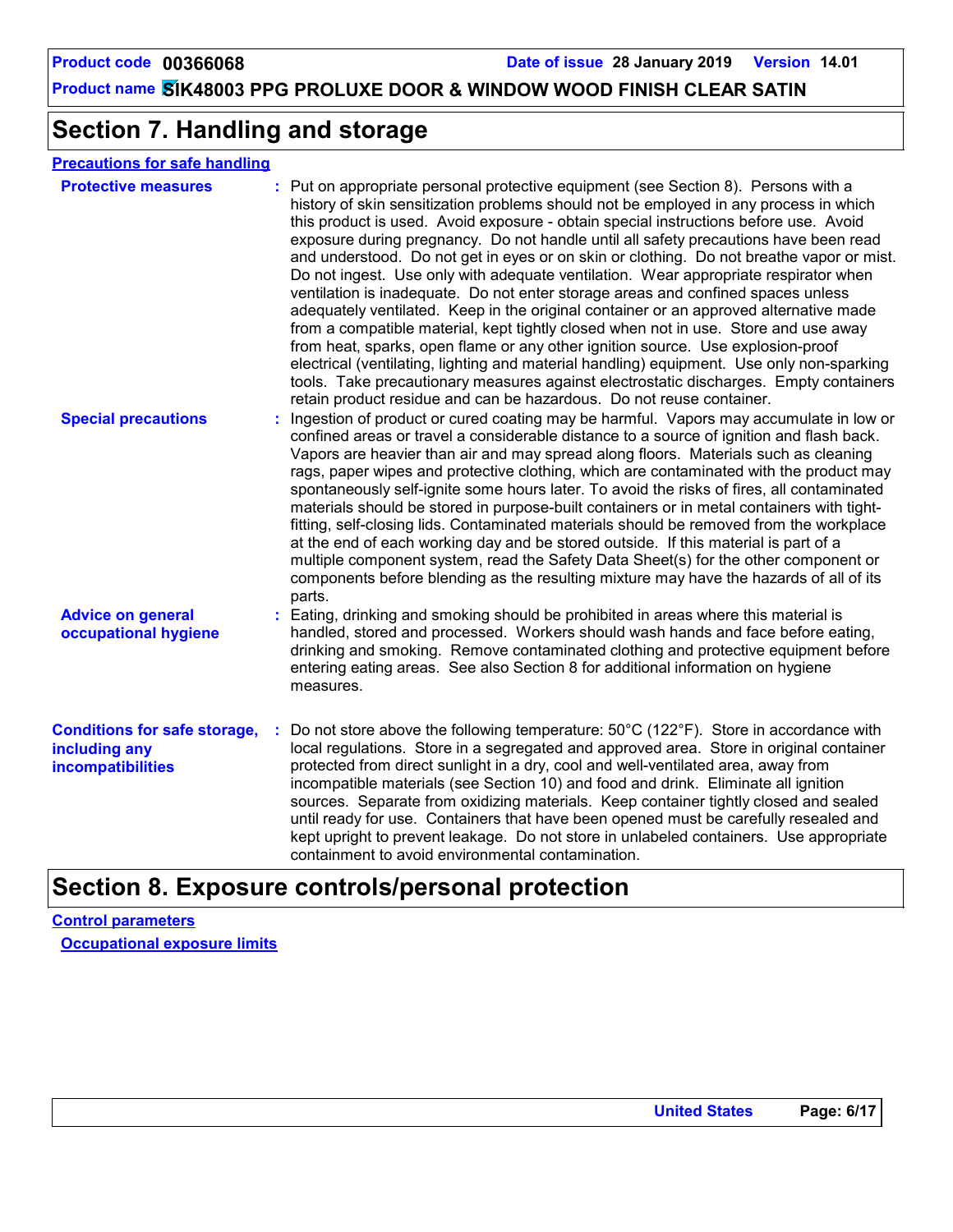# **Section 8. Exposure controls/personal protection**

| <b>Ingredient name</b>                                                | <b>Exposure limits</b>                                                    |
|-----------------------------------------------------------------------|---------------------------------------------------------------------------|
| Distillates (petroleum), hydrotreated light                           | ACGIH TLV (United States, 3/2018).                                        |
|                                                                       | Absorbed through skin.                                                    |
|                                                                       | TWA: 200 mg/m <sup>3</sup> , (as total hydrocarbon                        |
|                                                                       | vapor) 8 hours.                                                           |
| Solvent naphtha (petroleum), medium aliph.                            | <b>ACGIH TLV (United States).</b><br>TWA: 400 ppm                         |
|                                                                       | OSHA PEL (United States, 5/2018).                                         |
|                                                                       | TWA: 100 ppm 8 hours.                                                     |
|                                                                       | TWA: $400$ mg/m <sup>3</sup> 8 hours.                                     |
| $4$ -chloro- $\alpha, \alpha, \alpha$ -trifluorotoluene               | IPEL (PPG).                                                               |
|                                                                       | TWA: 25 ppm                                                               |
| Stoddard solvent                                                      | ACGIH TLV (United States, 3/2018).                                        |
|                                                                       | TWA: 525 mg/m <sup>3</sup> 8 hours.                                       |
|                                                                       | TWA: 100 ppm 8 hours.                                                     |
|                                                                       | OSHA PEL (United States, 5/2018).<br>TWA: 2900 mg/m <sup>3</sup> 8 hours. |
|                                                                       | TWA: 500 ppm 8 hours.                                                     |
| xylene                                                                | ACGIH TLV (United States, 3/2018).                                        |
|                                                                       | STEL: 651 mg/m <sup>3</sup> 15 minutes.                                   |
|                                                                       | STEL: 150 ppm 15 minutes.                                                 |
|                                                                       | TWA: 434 mg/m <sup>3</sup> 8 hours.                                       |
|                                                                       | TWA: 100 ppm 8 hours.                                                     |
|                                                                       | OSHA PEL (United States, 5/2018).                                         |
|                                                                       | TWA: 435 mg/m <sup>3</sup> 8 hours.                                       |
| 2-ethylhexanoic acid, zirconium salt                                  | TWA: 100 ppm 8 hours.<br>ACGIH TLV (United States, 3/2018).               |
|                                                                       | STEL: 10 mg/m <sup>3</sup> , (as Zr) 15 minutes.                          |
|                                                                       | TWA: $5 \text{ mg/m}^3$ , (as Zr) 8 hours.                                |
|                                                                       | OSHA PEL (United States, 5/2018).                                         |
|                                                                       | TWA: $5 \text{ mg/m}^3$ , (as Zr) 8 hours.                                |
| 2-butanone oxime                                                      | IPEL (PPG).                                                               |
|                                                                       | TWA: 3 ppm                                                                |
|                                                                       | STEL: 9 ppm                                                               |
| cobalt bis(2-ethylhexanoate)                                          | <b>ACGIH TLV (United States, 3/2018).</b>                                 |
|                                                                       | TWA: 0.02 mg/m <sup>3</sup> , (as Co) 8 hours.                            |
| ethylbenzene                                                          | <b>ACGIH TLV (United States, 3/2018).</b>                                 |
|                                                                       | TWA: 20 ppm 8 hours.<br>OSHA PEL (United States, 5/2018).                 |
|                                                                       | TWA: 435 mg/m <sup>3</sup> 8 hours.                                       |
|                                                                       | TWA: 100 ppm 8 hours.                                                     |
|                                                                       |                                                                           |
| Key to abbreviations<br>= Acceptable Maximum Peak<br>A                | S<br>= Potential skin absorption                                          |
| = American Conference of Governmental Industrial Hygienists.<br>ACGIH | <b>SR</b><br>= Respiratory sensitization                                  |
| С<br>$=$ Ceiling Limit                                                | SS<br>= Skin sensitization                                                |
| F<br>$=$ Fume<br><b>IPEL</b><br>= Internal Permissible Exposure Limit | <b>STEL</b><br>= Short term Exposure limit values<br>TD<br>$=$ Total dust |
| = Occupational Safety and Health Administration.<br>OSHA              | <b>TLV</b><br>= Threshold Limit Value                                     |

R = Respirable

Z = OSHA 29 CFR 1910.1200 Subpart Z - Toxic and Hazardous Substances

**Consult local authorities for acceptable exposure limits.**

TWA **=** Time Weighted Average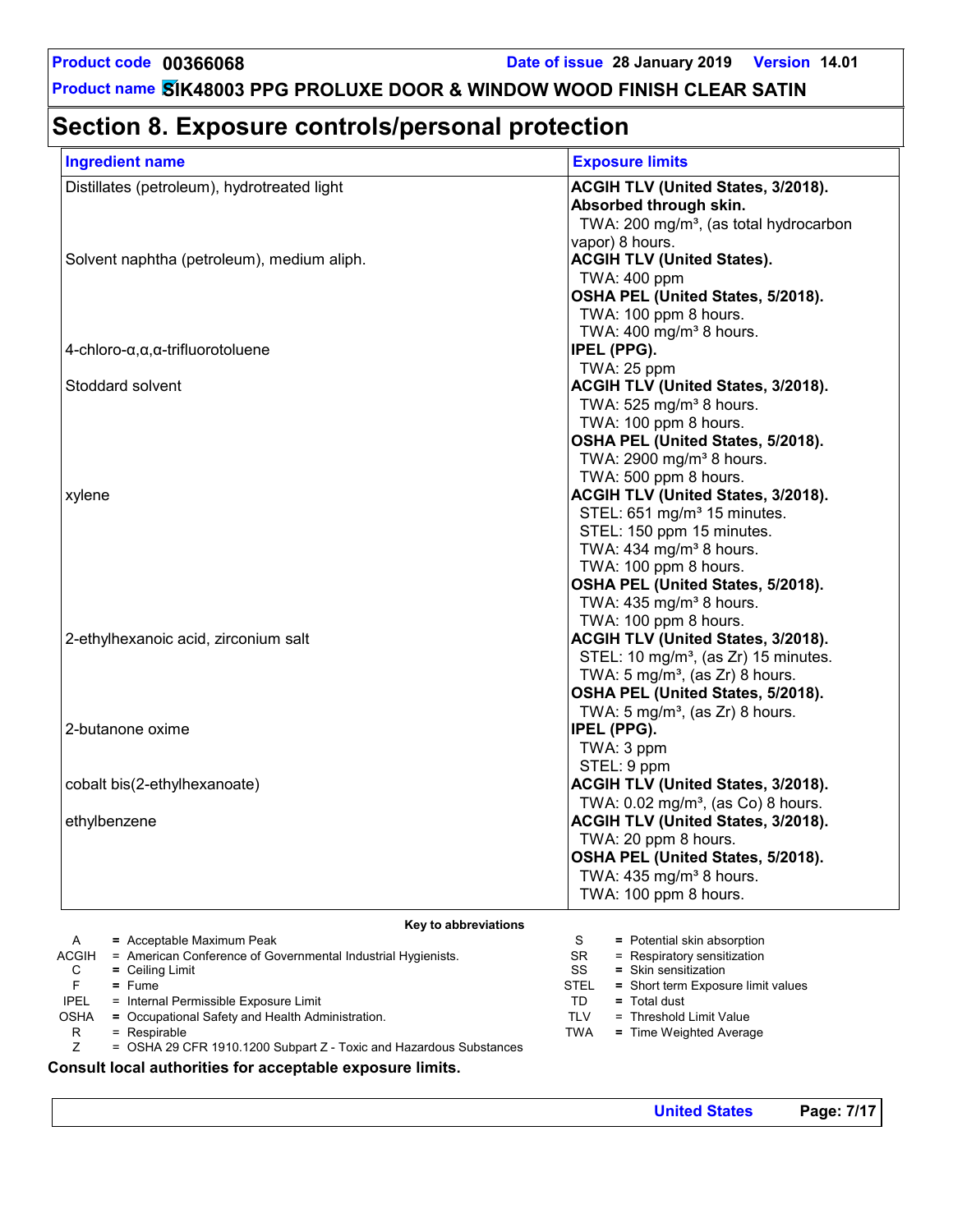# **Section 8. Exposure controls/personal protection**

| <b>Recommended monitoring</b><br>procedures          |    | : If this product contains ingredients with exposure limits, personal, workplace<br>atmosphere or biological monitoring may be required to determine the effectiveness of<br>the ventilation or other control measures and/or the necessity to use respiratory<br>protective equipment. Reference should be made to appropriate monitoring standards.<br>Reference to national guidance documents for methods for the determination of<br>hazardous substances will also be required.                                                                                                                                  |
|------------------------------------------------------|----|------------------------------------------------------------------------------------------------------------------------------------------------------------------------------------------------------------------------------------------------------------------------------------------------------------------------------------------------------------------------------------------------------------------------------------------------------------------------------------------------------------------------------------------------------------------------------------------------------------------------|
| <b>Appropriate engineering</b><br>controls           |    | : Use only with adequate ventilation. Use process enclosures, local exhaust ventilation or<br>other engineering controls to keep worker exposure to airborne contaminants below any<br>recommended or statutory limits. The engineering controls also need to keep gas,<br>vapor or dust concentrations below any lower explosive limits. Use explosion-proof<br>ventilation equipment.                                                                                                                                                                                                                                |
| <b>Environmental exposure</b><br>controls            | t. | Emissions from ventilation or work process equipment should be checked to ensure<br>they comply with the requirements of environmental protection legislation. In some<br>cases, fume scrubbers, filters or engineering modifications to the process equipment<br>will be necessary to reduce emissions to acceptable levels.                                                                                                                                                                                                                                                                                          |
| <b>Individual protection measures</b>                |    |                                                                                                                                                                                                                                                                                                                                                                                                                                                                                                                                                                                                                        |
| <b>Hygiene measures</b>                              |    | : Wash hands, forearms and face thoroughly after handling chemical products, before<br>eating, smoking and using the lavatory and at the end of the working period.<br>Appropriate techniques should be used to remove potentially contaminated clothing.<br>Contaminated work clothing should not be allowed out of the workplace. Wash<br>contaminated clothing before reusing. Ensure that eyewash stations and safety<br>showers are close to the workstation location.                                                                                                                                            |
| <b>Eye/face protection</b><br><b>Skin protection</b> |    | : Chemical splash goggles.                                                                                                                                                                                                                                                                                                                                                                                                                                                                                                                                                                                             |
| <b>Hand protection</b>                               |    | : Chemical-resistant, impervious gloves complying with an approved standard should be<br>worn at all times when handling chemical products if a risk assessment indicates this is<br>necessary. Considering the parameters specified by the glove manufacturer, check<br>during use that the gloves are still retaining their protective properties. It should be<br>noted that the time to breakthrough for any glove material may be different for different<br>glove manufacturers. In the case of mixtures, consisting of several substances, the<br>protection time of the gloves cannot be accurately estimated. |
| <b>Gloves</b>                                        |    | butyl rubber                                                                                                                                                                                                                                                                                                                                                                                                                                                                                                                                                                                                           |
| <b>Body protection</b>                               |    | : Personal protective equipment for the body should be selected based on the task being<br>performed and the risks involved and should be approved by a specialist before<br>handling this product. When there is a risk of ignition from static electricity, wear anti-<br>static protective clothing. For the greatest protection from static discharges, clothing<br>should include anti-static overalls, boots and gloves.                                                                                                                                                                                         |
| <b>Other skin protection</b>                         |    | Appropriate footwear and any additional skin protection measures should be selected<br>based on the task being performed and the risks involved and should be approved by a<br>specialist before handling this product.                                                                                                                                                                                                                                                                                                                                                                                                |
| <b>Respiratory protection</b>                        |    | Respirator selection must be based on known or anticipated exposure levels, the<br>hazards of the product and the safe working limits of the selected respirator. If workers<br>are exposed to concentrations above the exposure limit, they must use appropriate,<br>certified respirators. Use a properly fitted, air-purifying or air-fed respirator complying<br>with an approved standard if a risk assessment indicates this is necessary.                                                                                                                                                                       |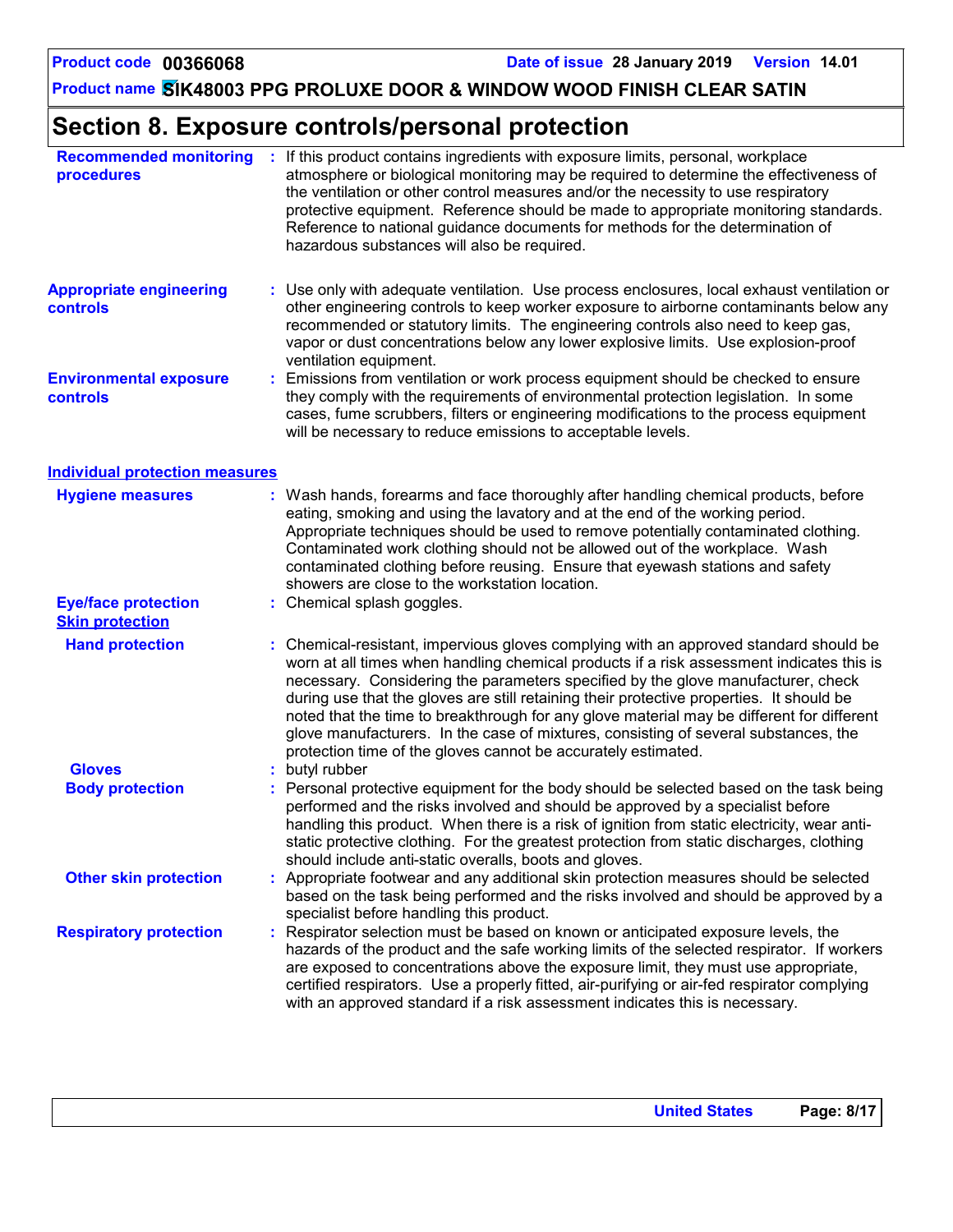# **Section 9. Physical and chemical properties**

#### **Appearance**

| <b>Physical state</b>                             |   | $:$ Liquid.                                                  |
|---------------------------------------------------|---|--------------------------------------------------------------|
| Color                                             |   | Colorless.                                                   |
| Odor                                              |   | Hydrocarbon.                                                 |
| <b>Odor threshold</b>                             | ٠ | Not available.                                               |
| pH                                                |   | Not available.                                               |
| <b>Melting point</b>                              |   | Not available.                                               |
| <b>Boiling point</b>                              |   | : $157^{\circ}$ C (314.6 $^{\circ}$ F)                       |
| <b>Flash point</b>                                |   | Closed cup: $47^{\circ}$ C (116.6 $^{\circ}$ F)              |
| <b>Material supports</b><br>combustion.           |   | $:$ Yes.                                                     |
| <b>Auto-ignition temperature</b>                  |   | $:$ Not available.                                           |
| <b>Decomposition temperature : Not available.</b> |   |                                                              |
| <b>Flammability (solid, gas)</b>                  |   | : Not available.                                             |
| Lower and upper explosive<br>(flammable) limits   |   | $:$ Not available.                                           |
| <b>Evaporation rate</b>                           |   | $\therefore$ 0.0015 (butyl acetate = 1)                      |
| <b>Vapor pressure</b>                             |   | $: 4.4$ kPa (33.33 mm Hg) [room temperature]                 |
| <b>Vapor density</b>                              |   | Not available.                                               |
| <b>Relative density</b>                           |   | 0.98                                                         |
| Density (Ibs / gal)                               |   | : 8.18                                                       |
| <b>Solubility</b>                                 |   | Insoluble in the following materials: cold water.            |
| <b>Partition coefficient: n-</b><br>octanol/water |   | Not available.                                               |
| <b>Viscosity</b>                                  |   | Kinematic (40°C (104°F)): >0.21 cm <sup>2</sup> /s (>21 cSt) |
| <b>Volatility</b>                                 |   | 46% (v/v), 40.914% (w/w)                                     |
| % Solid. (w/w)                                    |   | 59.086                                                       |

# **Section 10. Stability and reactivity**

| <b>Reactivity</b>                            | : No specific test data related to reactivity available for this product or its ingredients.                                                  |
|----------------------------------------------|-----------------------------------------------------------------------------------------------------------------------------------------------|
| <b>Chemical stability</b>                    | : The product is stable.                                                                                                                      |
| <b>Possibility of hazardous</b><br>reactions | : Under normal conditions of storage and use, hazardous reactions will not occur.                                                             |
| <b>Conditions to avoid</b>                   | : When exposed to high temperatures may produce hazardous decomposition products.<br>Refer to protective measures listed in sections 7 and 8. |
| Incompatible materials                       | : Keep away from the following materials to prevent strong exothermic reactions:<br>oxidizing agents, strong alkalis, strong acids.           |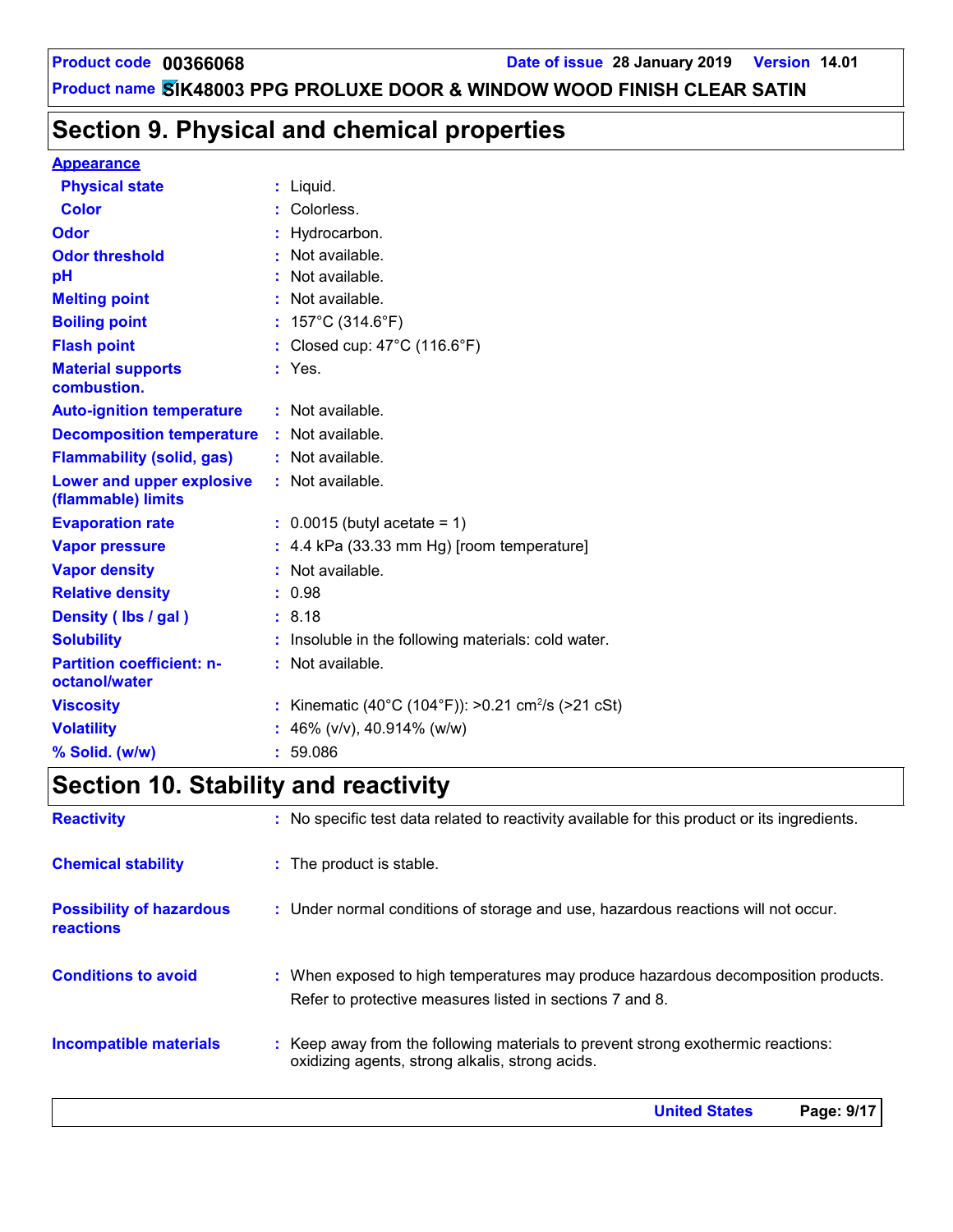### **Section 10. Stability and reactivity**

**Hazardous decomposition products**

**:** Decomposition products may include the following materials: carbon monoxide, carbon dioxide, smoke, oxides of nitrogen.

### **Section 11. Toxicological information**

#### **Information on toxicological effects**

#### **Acute toxicity**

| <b>Product/ingredient name</b>                       | <b>Result</b>                                          | <b>Species</b> | <b>Dose</b>             | <b>Exposure</b> |
|------------------------------------------------------|--------------------------------------------------------|----------------|-------------------------|-----------------|
| Solvent naphtha (petroleum),<br>medium aliph.        | LD50 Dermal                                            | Rabbit         | >3000 mg/kg             |                 |
|                                                      | LD50 Oral                                              | Rat            | >5000 mg/kg             |                 |
| 4-chloro- $\alpha, \alpha, \alpha$ -trifluorotoluene | <b>LC50 Inhalation Vapor</b>                           | Rat            | 33080 mg/m <sup>3</sup> | 4 hours         |
|                                                      | LD50 Dermal                                            | Rabbit         | $>2.7$ g/kg             |                 |
|                                                      | LD50 Oral                                              | Rat            | 13 g/kg                 |                 |
| Stoddard solvent                                     | LD50 Oral                                              | Rat            | $>5$ g/kg               |                 |
| xylene                                               | LD50 Dermal                                            | Rabbit         | $>1.7$ g/kg             |                 |
|                                                      | LD50 Oral                                              | Rat            | $4.3$ g/kg              |                 |
| 2-ethylhexanoic acid,<br>zirconium salt              | LD50 Dermal                                            | Rabbit         | $>5$ g/kg               |                 |
|                                                      | LD50 Oral                                              | Rat            | $>5$ g/kg               |                 |
| 2-butanone oxime                                     | LD50 Oral                                              | Rat            | 930 mg/kg               |                 |
| cobalt bis(2-ethylhexanoate)                         | LD50 Dermal                                            | Rabbit         | $>5$ g/kg               |                 |
|                                                      | LD50 Oral                                              | Rat            | 3129 mg/kg              |                 |
| ethylbenzene                                         | <b>LC50 Inhalation Vapor</b>                           | Rat            | $17.8$ mg/l             | 4 hours         |
|                                                      | LD50 Dermal                                            | Rabbit         | 17.8 g/kg               |                 |
|                                                      | LD50 Oral                                              | Rat            | $3.5$ g/kg              |                 |
| <b>Conclusion/Summary</b>                            | $:$ There are no data available on the mixture itself. |                |                         |                 |

There are no data available on the mixture itself.

#### **Irritation/Corrosion**

| <b>Product/ingredient name</b> | <b>Result</b>            | <b>Species</b> | <b>Score</b> | <b>Exposure</b>        | <b>Observation</b> |
|--------------------------------|--------------------------|----------------|--------------|------------------------|--------------------|
| xylene                         | Skin - Moderate irritant | l Rabbit       |              | l 24 hours 500<br>l mg |                    |
| <b>Conclusion/Summary</b>      |                          |                |              |                        |                    |

| <b>Skin</b>               | $:$ There are no data available on the mixture itself. |
|---------------------------|--------------------------------------------------------|
| <b>Eyes</b>               | $:$ There are no data available on the mixture itself. |
| <b>Respiratory</b>        | $:$ There are no data available on the mixture itself. |
| <b>Sensitization</b>      |                                                        |
| <b>Conclusion/Summary</b> |                                                        |
| <b>Skin</b>               | : There are no data available on the mixture itself.   |
| <b>Respiratory</b>        | $:$ There are no data available on the mixture itself. |
| <b>Mutagenicity</b>       |                                                        |
| <b>Conclusion/Summary</b> | : There are no data available on the mixture itself.   |
| <b>Carcinogenicity</b>    |                                                        |
| <b>Conclusion/Summary</b> | : There are no data available on the mixture itself.   |
| <b>Classification</b>     |                                                        |
|                           |                                                        |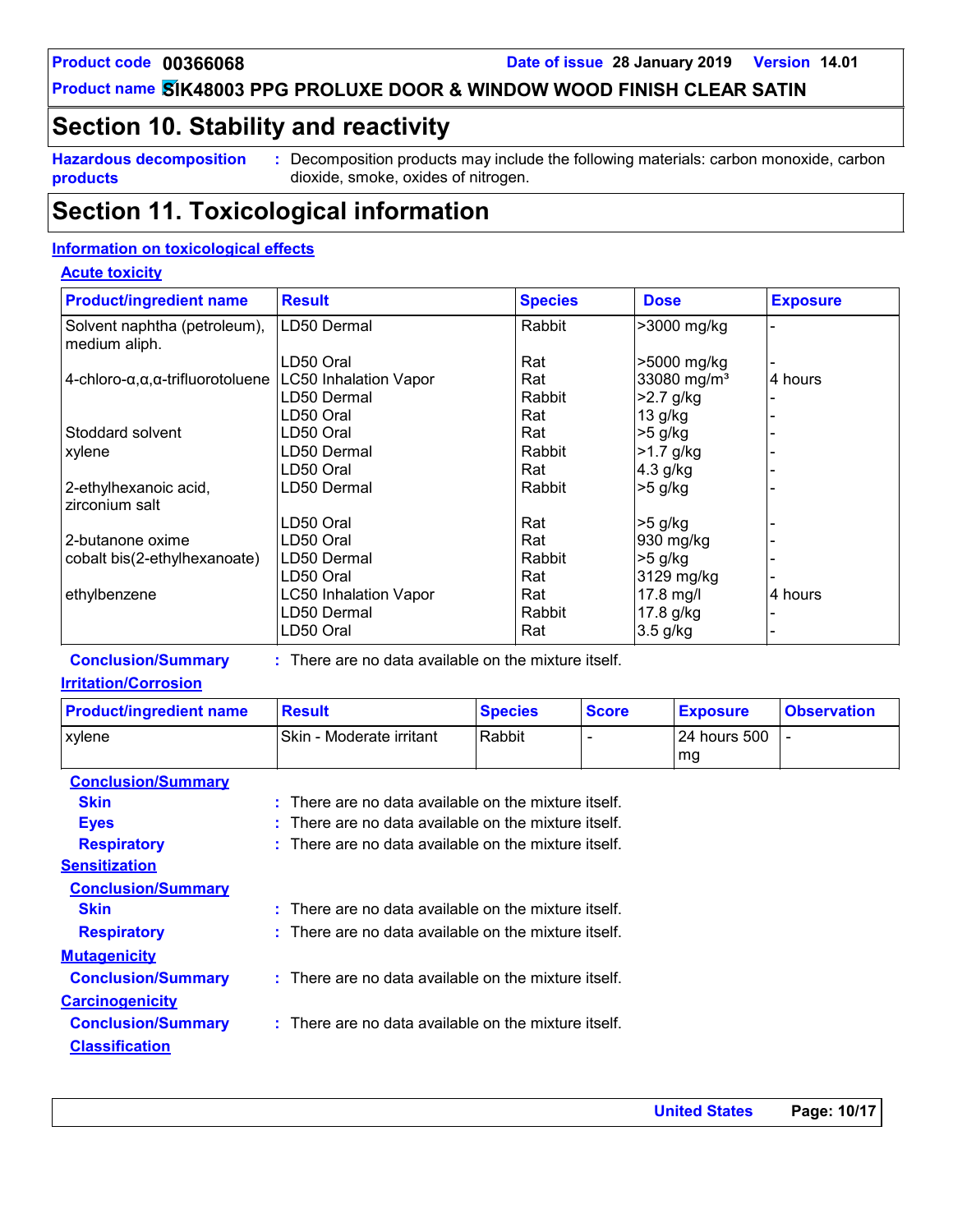**United States Page: 11/17**

# **Product name SIK48003 PPG PROLUXE DOOR & WINDOW WOOD FINISH CLEAR SATIN**

# **Section 11. Toxicological information**

| <b>Product/ingredient name</b>                                                                               | <b>OSHA</b>              | <b>IARC</b>           | <b>NTP</b>                                                                                                                                                                                                                                                          |                                        |  |
|--------------------------------------------------------------------------------------------------------------|--------------------------|-----------------------|---------------------------------------------------------------------------------------------------------------------------------------------------------------------------------------------------------------------------------------------------------------------|----------------------------------------|--|
| xylene<br>cobalt bis(2-ethylhexanoate)<br>ethylbenzene                                                       | $\overline{\phantom{a}}$ | 3<br>2B<br>2B         | Reasonably anticipated to be a human carcinogen.                                                                                                                                                                                                                    |                                        |  |
| <b>Carcinogen Classification code:</b>                                                                       |                          |                       |                                                                                                                                                                                                                                                                     |                                        |  |
| IARC: 1, 2A, 2B, 3, 4<br>OSHA: +<br>Not listed/not regulated: -                                              |                          |                       | NTP: Known to be a human carcinogen; Reasonably anticipated to be a human carcinogen                                                                                                                                                                                |                                        |  |
| <b>Reproductive toxicity</b>                                                                                 |                          |                       |                                                                                                                                                                                                                                                                     |                                        |  |
| <b>Conclusion/Summary</b>                                                                                    |                          |                       | : There are no data available on the mixture itself.                                                                                                                                                                                                                |                                        |  |
| <b>Teratogenicity</b>                                                                                        |                          |                       |                                                                                                                                                                                                                                                                     |                                        |  |
| <b>Conclusion/Summary</b>                                                                                    |                          |                       | : There are no data available on the mixture itself.                                                                                                                                                                                                                |                                        |  |
| <b>Specific target organ toxicity (single exposure)</b>                                                      |                          |                       |                                                                                                                                                                                                                                                                     |                                        |  |
| <b>Name</b>                                                                                                  |                          |                       |                                                                                                                                                                                                                                                                     | <b>Category</b>                        |  |
| Solvent naphtha (petroleum), medium aliph.<br>4-chloro- $\alpha, \alpha, \alpha$ -trifluorotoluene<br>xylene |                          |                       |                                                                                                                                                                                                                                                                     | Category 3<br>Category 3<br>Category 3 |  |
| <b>Specific target organ toxicity (repeated exposure)</b>                                                    |                          |                       |                                                                                                                                                                                                                                                                     |                                        |  |
| <b>Name</b>                                                                                                  |                          |                       |                                                                                                                                                                                                                                                                     | <b>Category</b>                        |  |
| Solvent naphtha (petroleum), medium aliph.<br>Stoddard solvent<br>ethylbenzene                               |                          |                       |                                                                                                                                                                                                                                                                     | Category 1<br>Category 1<br>Category 2 |  |
| <b>Target organs</b>                                                                                         | testes.                  | nervous system (CNS). | Contains material which causes damage to the following organs: brain, skin, central<br>Contains material which may cause damage to the following organs: kidneys, lungs, the<br>nervous system, liver, upper respiratory tract, immune system, eye, lens or cornea, |                                        |  |

#### **Aspiration hazard**

| <b>Name</b>                                 | <b>Result</b>                         |
|---------------------------------------------|---------------------------------------|
| Distillates (petroleum), hydrotreated light | <b>ASPIRATION HAZARD - Category 1</b> |
| Solvent naphtha (petroleum), medium aliph.  | <b>ASPIRATION HAZARD - Category 1</b> |
| Stoddard solvent                            | <b>ASPIRATION HAZARD - Category 1</b> |
| xylene                                      | <b>ASPIRATION HAZARD - Category 1</b> |
| ethylbenzene                                | <b>ASPIRATION HAZARD - Category 1</b> |

#### **Information on the likely routes of exposure**

| <b>Potential acute health effects</b> |                                                                                                         |
|---------------------------------------|---------------------------------------------------------------------------------------------------------|
| Eye contact                           | : Causes serious eye irritation.                                                                        |
| <b>Inhalation</b>                     | : No known significant effects or critical hazards.                                                     |
| <b>Skin contact</b>                   | : Defatting to the skin. May cause skin dryness and irritation. May cause an allergic skin<br>reaction. |
| <b>Ingestion</b>                      | : No known significant effects or critical hazards.                                                     |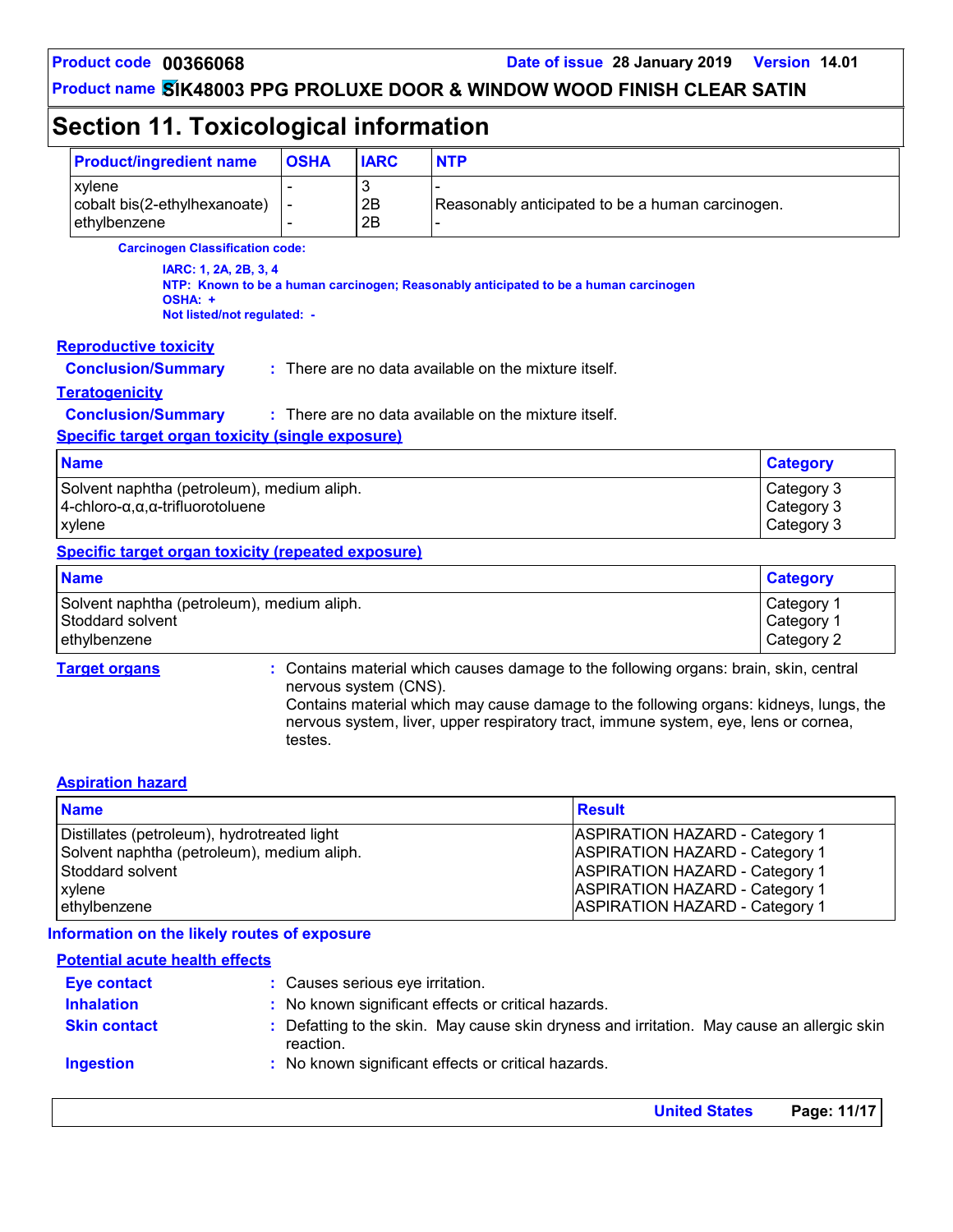**United States Page: 12/17**

**Product name SIK48003 PPG PROLUXE DOOR & WINDOW WOOD FINISH CLEAR SATIN**

# **Section 11. Toxicological information**

### **Over-exposure signs/symptoms**

| <b>Eye contact</b>                                                  | : Adverse symptoms may include the following:<br>pain or irritation<br>watering<br>redness                                                                                                                                                                                                                                                                                                                                                                                                                                                                                                                                                                                                                                                                                                                                                                                                                                                                                                                                                                                                                                                |
|---------------------------------------------------------------------|-------------------------------------------------------------------------------------------------------------------------------------------------------------------------------------------------------------------------------------------------------------------------------------------------------------------------------------------------------------------------------------------------------------------------------------------------------------------------------------------------------------------------------------------------------------------------------------------------------------------------------------------------------------------------------------------------------------------------------------------------------------------------------------------------------------------------------------------------------------------------------------------------------------------------------------------------------------------------------------------------------------------------------------------------------------------------------------------------------------------------------------------|
| <b>Inhalation</b>                                                   | : Adverse symptoms may include the following:<br>reduced fetal weight<br>increase in fetal deaths<br>skeletal malformations                                                                                                                                                                                                                                                                                                                                                                                                                                                                                                                                                                                                                                                                                                                                                                                                                                                                                                                                                                                                               |
| <b>Skin contact</b>                                                 | : Adverse symptoms may include the following:<br>irritation<br>redness<br>dryness<br>cracking<br>reduced fetal weight<br>increase in fetal deaths<br>skeletal malformations                                                                                                                                                                                                                                                                                                                                                                                                                                                                                                                                                                                                                                                                                                                                                                                                                                                                                                                                                               |
| <b>Ingestion</b>                                                    | : Adverse symptoms may include the following:<br>reduced fetal weight<br>increase in fetal deaths<br>skeletal malformations                                                                                                                                                                                                                                                                                                                                                                                                                                                                                                                                                                                                                                                                                                                                                                                                                                                                                                                                                                                                               |
|                                                                     | Delayed and immediate effects and also chronic effects from short and long term exposure                                                                                                                                                                                                                                                                                                                                                                                                                                                                                                                                                                                                                                                                                                                                                                                                                                                                                                                                                                                                                                                  |
| <b>Conclusion/Summary</b>                                           | : There are no data available on the mixture itself. Exposure to component solvent vapor<br>concentrations in excess of the stated occupational exposure limit may result in adverse<br>health effects such as mucous membrane and respiratory system irritation and adverse<br>effects on the kidneys, liver and central nervous system. Symptoms and signs include<br>headache, dizziness, fatigue, muscular weakness, drowsiness and, in extreme cases,<br>loss of consciousness. Solvents may cause some of the above effects by absorption<br>through the skin. There is some evidence that repeated exposure to organic solvent<br>vapors in combination with constant loud noise can cause greater hearing loss than<br>expected from exposure to noise alone. If splashed in the eyes, the liquid may cause<br>irritation and reversible damage. Ingestion may cause nausea, diarrhea and vomiting.<br>This takes into account, where known, delayed and immediate effects and also chronic<br>effects of components from short-term and long-term exposure by oral, inhalation and<br>dermal routes of exposure and eye contact. |
| <b>Short term exposure</b><br><b>Potential immediate</b><br>effects | : There are no data available on the mixture itself.                                                                                                                                                                                                                                                                                                                                                                                                                                                                                                                                                                                                                                                                                                                                                                                                                                                                                                                                                                                                                                                                                      |
| <b>Potential delayed effects</b>                                    | : There are no data available on the mixture itself.                                                                                                                                                                                                                                                                                                                                                                                                                                                                                                                                                                                                                                                                                                                                                                                                                                                                                                                                                                                                                                                                                      |
| <b>Long term exposure</b>                                           |                                                                                                                                                                                                                                                                                                                                                                                                                                                                                                                                                                                                                                                                                                                                                                                                                                                                                                                                                                                                                                                                                                                                           |
| <b>Potential immediate</b><br>effects                               | : There are no data available on the mixture itself.                                                                                                                                                                                                                                                                                                                                                                                                                                                                                                                                                                                                                                                                                                                                                                                                                                                                                                                                                                                                                                                                                      |
| <b>Potential delayed effects</b>                                    | : There are no data available on the mixture itself.                                                                                                                                                                                                                                                                                                                                                                                                                                                                                                                                                                                                                                                                                                                                                                                                                                                                                                                                                                                                                                                                                      |
| <b>Potential chronic health effects</b>                             |                                                                                                                                                                                                                                                                                                                                                                                                                                                                                                                                                                                                                                                                                                                                                                                                                                                                                                                                                                                                                                                                                                                                           |
| <b>General</b>                                                      | : Causes damage to organs through prolonged or repeated exposure. Prolonged or<br>repeated contact can defat the skin and lead to irritation, cracking and/or dermatitis.<br>Once sensitized, a severe allergic reaction may occur when subsequently exposed to<br>very low levels.                                                                                                                                                                                                                                                                                                                                                                                                                                                                                                                                                                                                                                                                                                                                                                                                                                                       |
| <b>Carcinogenicity</b>                                              | : May cause cancer. Risk of cancer depends on duration and level of exposure.                                                                                                                                                                                                                                                                                                                                                                                                                                                                                                                                                                                                                                                                                                                                                                                                                                                                                                                                                                                                                                                             |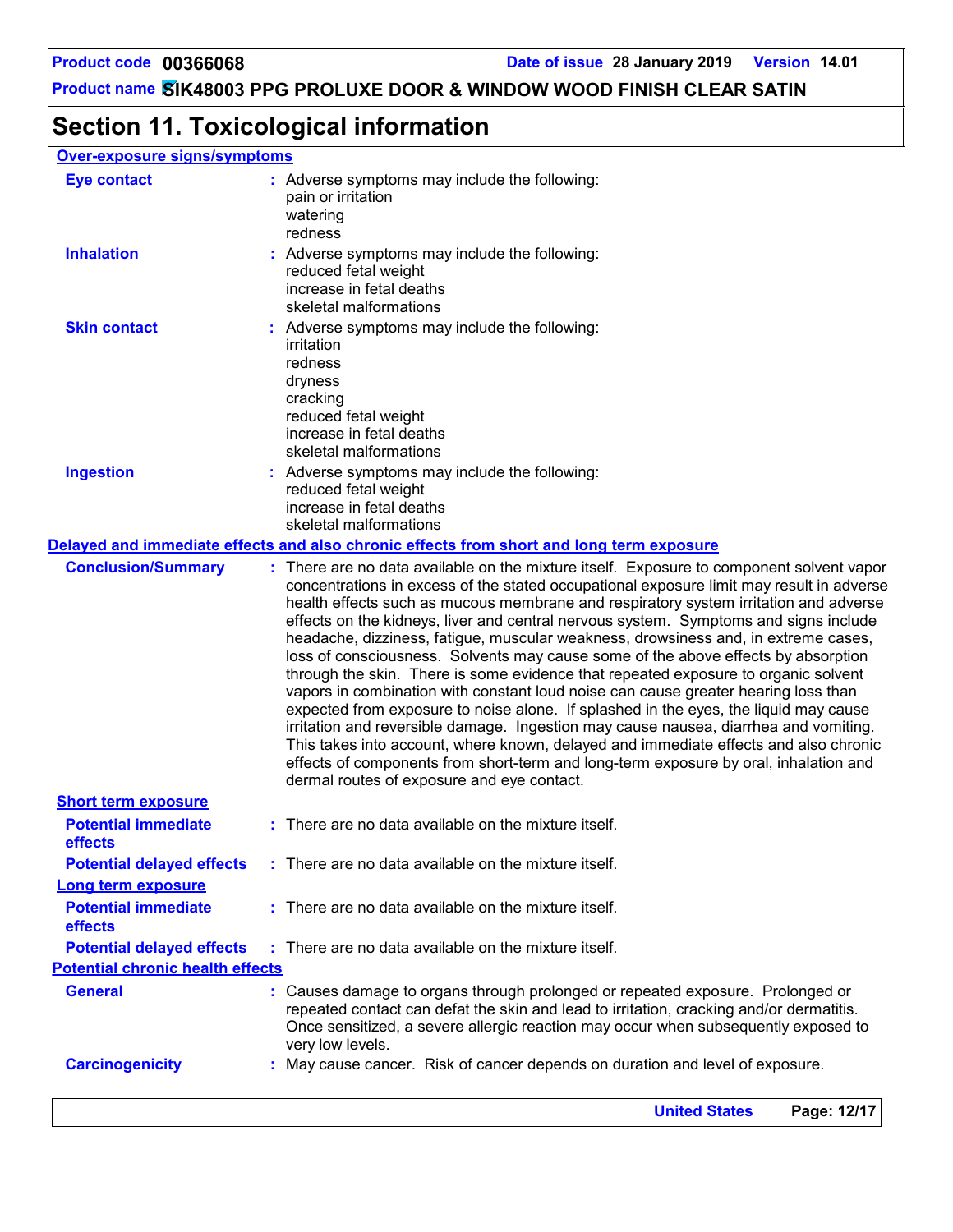### **Section 11. Toxicological information**

- **Mutagenicity : Teratogenicity : Developmental effects :** : Suspected of damaging the unborn child. : No known significant effects or critical hazards. : No known significant effects or critical hazards.
- **Fertility effects :** : Suspected of damaging fertility.
- **Numerical measures of toxicity**

#### **Acute toxicity estimates**

| <b>Route</b>                 | <b>ATE value</b> |
|------------------------------|------------------|
| Oral                         | 156994.5 mg/kg   |
| Dermal                       | 34853.9 mg/kg    |
| Inhalation (gases)           | 66608.5 ppm      |
| Inhalation (vapors)          | $162.8$ mg/l     |
| Inhalation (dusts and mists) | 22.2 mg/l        |

# **Section 12. Ecological information**

| <b>Toxicity</b>                |                                                                       |                   |                 |  |
|--------------------------------|-----------------------------------------------------------------------|-------------------|-----------------|--|
| <b>Product/ingredient name</b> | <b>Result</b>                                                         | <b>Species</b>    | <b>Exposure</b> |  |
| ethylbenzene                   | Acute LC50 150 to 200 mg/l Fresh water   Fish - Lepomis macrochirus - | Young of the year | 96 hours        |  |

#### **Persistence and degradability**

| <b>Product/ingredient name</b>                 | <b>Aquatic half-life</b> | <b>Photolysis</b> | Biodegradability   |
|------------------------------------------------|--------------------------|-------------------|--------------------|
| Distillates (petroleum),<br>hydrotreated light |                          |                   | Readily            |
| xylene<br>ethylbenzene                         |                          |                   | Readily<br>Readily |

#### **Bioaccumulative potential**

| <b>Product/ingredient name</b>                 | $LogP_{ow}$  | <b>BCF</b>   | <b>Potential</b> |
|------------------------------------------------|--------------|--------------|------------------|
| Distillates (petroleum),<br>hydrotreated light |              | 159          | low              |
| Stoddard solvent                               | 3.16 to 7.06 | 17.4 to 18.5 | high             |
| xylene                                         | 3.16         |              | low              |
| 2-butanone oxime                               | 0.63         | 5.01         | low              |
| ethylbenzene                                   | 3.15         | 79.43        | low              |

**Soil/water partition coefficient (KOC) Mobility in soil**

**:** Not available.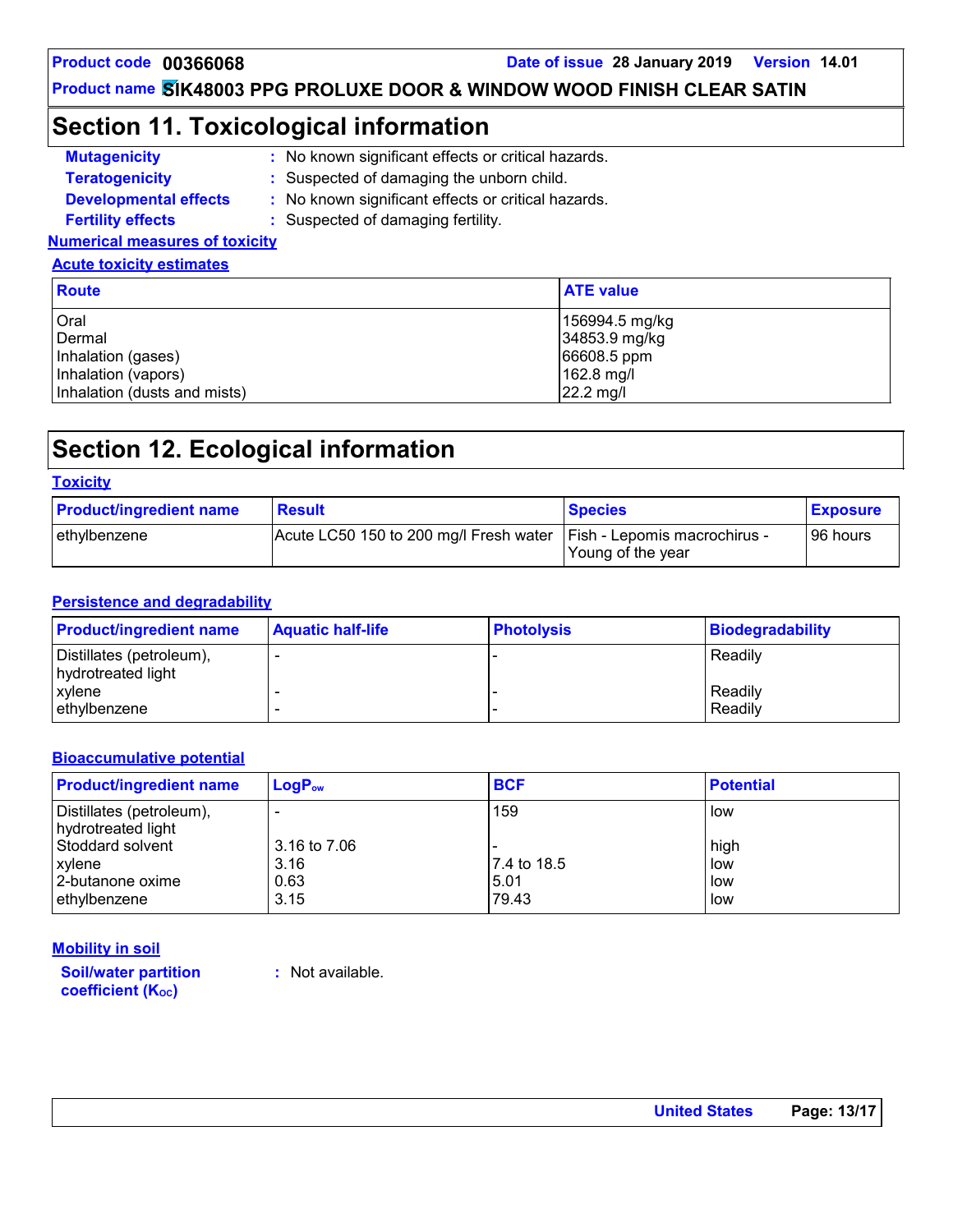### **Section 13. Disposal considerations**

**Disposal methods :**

The generation of waste should be avoided or minimized wherever possible. Disposal of this product, solutions and any by-products should at all times comply with the requirements of environmental protection and waste disposal legislation and any regional local authority requirements. Dispose of surplus and non-recyclable products via a licensed waste disposal contractor. Waste should not be disposed of untreated to the sewer unless fully compliant with the requirements of all authorities with jurisdiction. Waste packaging should be recycled. Incineration or landfill should only be considered when recycling is not feasible. This material and its container must be disposed of in a safe way. Care should be taken when handling emptied containers that have not been cleaned or rinsed out. Empty containers or liners may retain some product residues. Vapor from product residues may create a highly flammable or explosive atmosphere inside the container. Do not cut, weld or grind used containers unless they have been cleaned thoroughly internally. Avoid dispersal of spilled material and runoff and contact with soil, waterways, drains and sewers.

**Disposal should be in accordance with applicable regional, national and local laws and regulations.**

**Refer to Section 7: HANDLING AND STORAGE and Section 8: EXPOSURE CONTROLS/PERSONAL PROTECTION for additional handling information and protection of employees. Section 6. Accidental release measures**

### **14. Transport information**

|                                                      | <b>DOT</b>      | <b>IMDG</b>     | <b>IATA</b>     |
|------------------------------------------------------|-----------------|-----------------|-----------------|
| <b>UN number</b>                                     | <b>UN1263</b>   | <b>UN1263</b>   | UN1263          |
| <b>UN proper shipping</b><br>name                    | <b>PAINT</b>    | <b>PAINT</b>    | PAINT           |
| <b>Transport hazard class 3</b><br>(e <sub>s</sub> ) |                 | 3               | 3               |
| <b>Packing group</b>                                 | III             | Ш               | Ш               |
| <b>Environmental hazards</b>                         | lNo.            | No.             | No.             |
| <b>Marine pollutant</b><br><b>substances</b>         | Not applicable. | Not applicable. | Not applicable. |
| <b>Product RQ (lbs)</b>                              | 9357            | Not applicable. | Not applicable. |
| <b>RQ substances</b>                                 | (xylene)        | Not applicable. | Not applicable. |

#### **Additional information**

- This product may be re-classified as "Combustible Liquid," unless transported by vessel or aircraft. **:** Non-bulk packages (less than or equal to 119 gal) of combustible liquids are not regulated as hazardous materials in package sizes less than the product reportable quantity. **DOT**
- None identified. **: IMDG**
- **IATA :** None identified.

**Special precautions for user Transport within user's premises:** always transport in closed containers that are **:** upright and secure. Ensure that persons transporting the product know what to do in the event of an accident or spillage.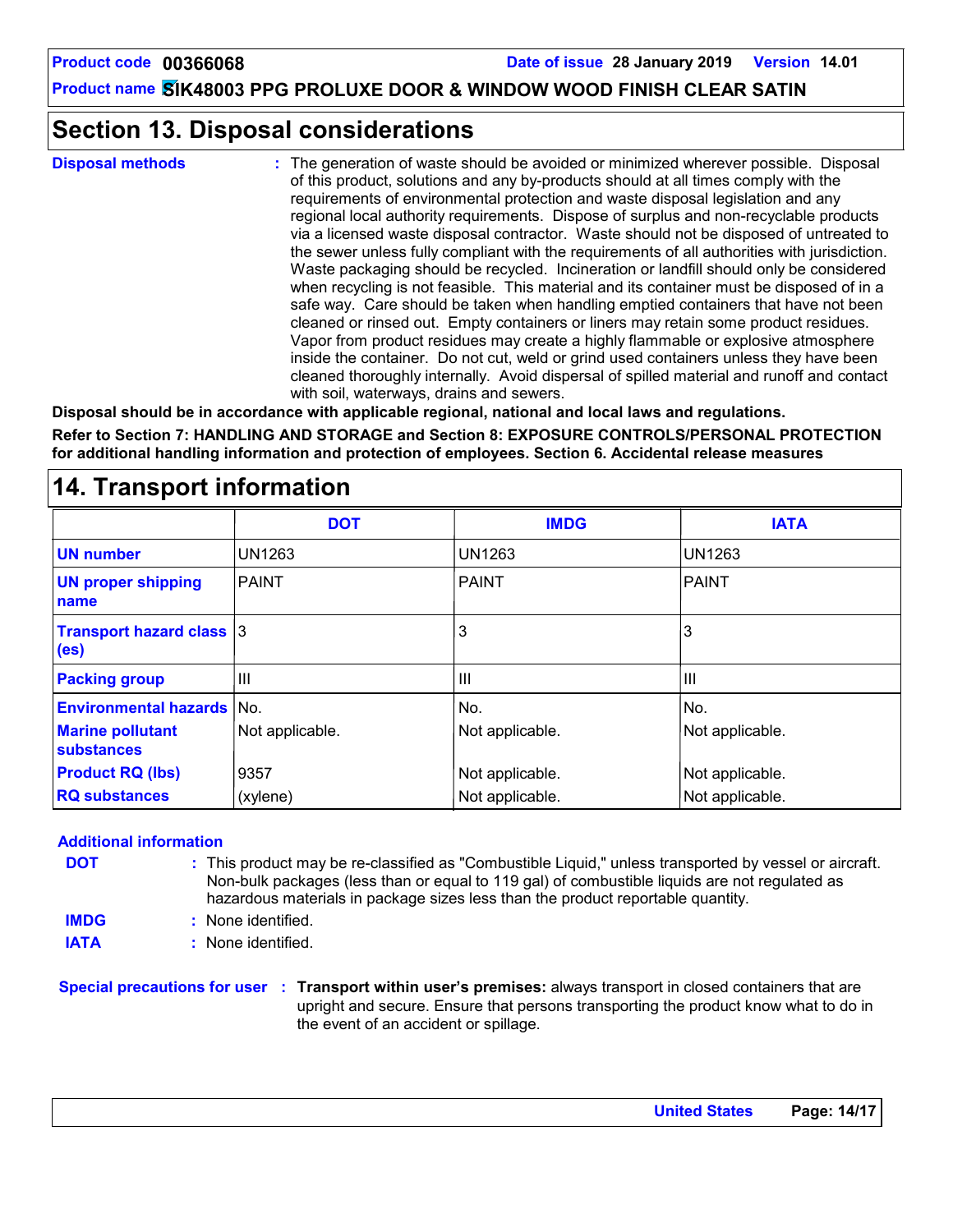**Product code 00366068 Date of issue 28 January 2019 Version 14.01**

**Product name SIK48003 PPG PROLUXE DOOR & WINDOW WOOD FINISH CLEAR SATIN**

### **Section 15. Regulatory information**

#### **United States**

**United States inventory (TSCA 8b) :** All components are listed or exempted.

#### **United States - TSCA 12(b) - Chemical export notification:**

 $4$ -chloro- $\alpha$ , $\alpha$ -trifluorotoluene  $\alpha$  one time notification

**SARA 302/304**

**SARA 304 RQ :** Not applicable.

**Composition/information on ingredients**

No products were found.

#### **SARA 311/312**

**Classification :** FLAMMABLE LIQUIDS - Category 3 EYE IRRITATION - Category 2A SKIN SENSITIZATION - Category 1 CARCINOGENICITY - Category 1B TOXIC TO REPRODUCTION (Fertility) - Category 2 TOXIC TO REPRODUCTION (Unborn child) - Category 2 SPECIFIC TARGET ORGAN TOXICITY (REPEATED EXPOSURE) (central nervous system (CNS)) - Category 1 HNOC - Defatting irritant

#### **Composition/information on ingredients**

| <b>Name</b>                                             | $\frac{9}{6}$ | <b>Classification</b>                                                                                                                                                                                                                                                                            |
|---------------------------------------------------------|---------------|--------------------------------------------------------------------------------------------------------------------------------------------------------------------------------------------------------------------------------------------------------------------------------------------------|
| Distillates (petroleum),<br>hydrotreated light          | $≥10 - ≤20$   | <b>ASPIRATION HAZARD - Category 1</b>                                                                                                                                                                                                                                                            |
| Solvent naphtha (petroleum),<br>medium aliph.           | $≥10 - 20$    | FLAMMABLE LIQUIDS - Category 3<br>SPECIFIC TARGET ORGAN TOXICITY (SINGLE EXPOSURE)<br>(Narcotic effects) - Category 3<br>SPECIFIC TARGET ORGAN TOXICITY (REPEATED<br>EXPOSURE) (central nervous system (CNS)) - Category 1<br><b>ASPIRATION HAZARD - Category 1</b><br>HNOC - Defatting irritant |
| $4$ -chloro- $\alpha, \alpha, \alpha$ -trifluorotoluene | $≥5.0 - ≤8.9$ | FLAMMABLE LIQUIDS - Category 3<br><b>SKIN IRRITATION - Category 2</b><br>EYE IRRITATION - Category 2A<br>SPECIFIC TARGET ORGAN TOXICITY (SINGLE EXPOSURE)<br>(Respiratory tract irritation) - Category 3<br>HNOC - Defatting irritant                                                            |
| Stoddard solvent                                        | $≥1.0 - ≤5.0$ | FLAMMABLE LIQUIDS - Category 3<br>EYE IRRITATION - Category 2A<br>SPECIFIC TARGET ORGAN TOXICITY (REPEATED<br>EXPOSURE) (central nervous system (CNS)) - Category 1<br><b>ASPIRATION HAZARD - Category 1</b><br>HNOC - Defatting irritant                                                        |
| xylene                                                  | $≤1.0$        | FLAMMABLE LIQUIDS - Category 3<br>ACUTE TOXICITY (dermal) - Category 4<br><b>ACUTE TOXICITY (inhalation) - Category 4</b><br>SKIN IRRITATION - Category 2<br>EYE IRRITATION - Category 2A<br>SPECIFIC TARGET ORGAN TOXICITY (SINGLE EXPOSURE)<br>(Respiratory tract irritation) - Category 3     |
|                                                         |               | Page: 15/17<br><b>United States</b>                                                                                                                                                                                                                                                              |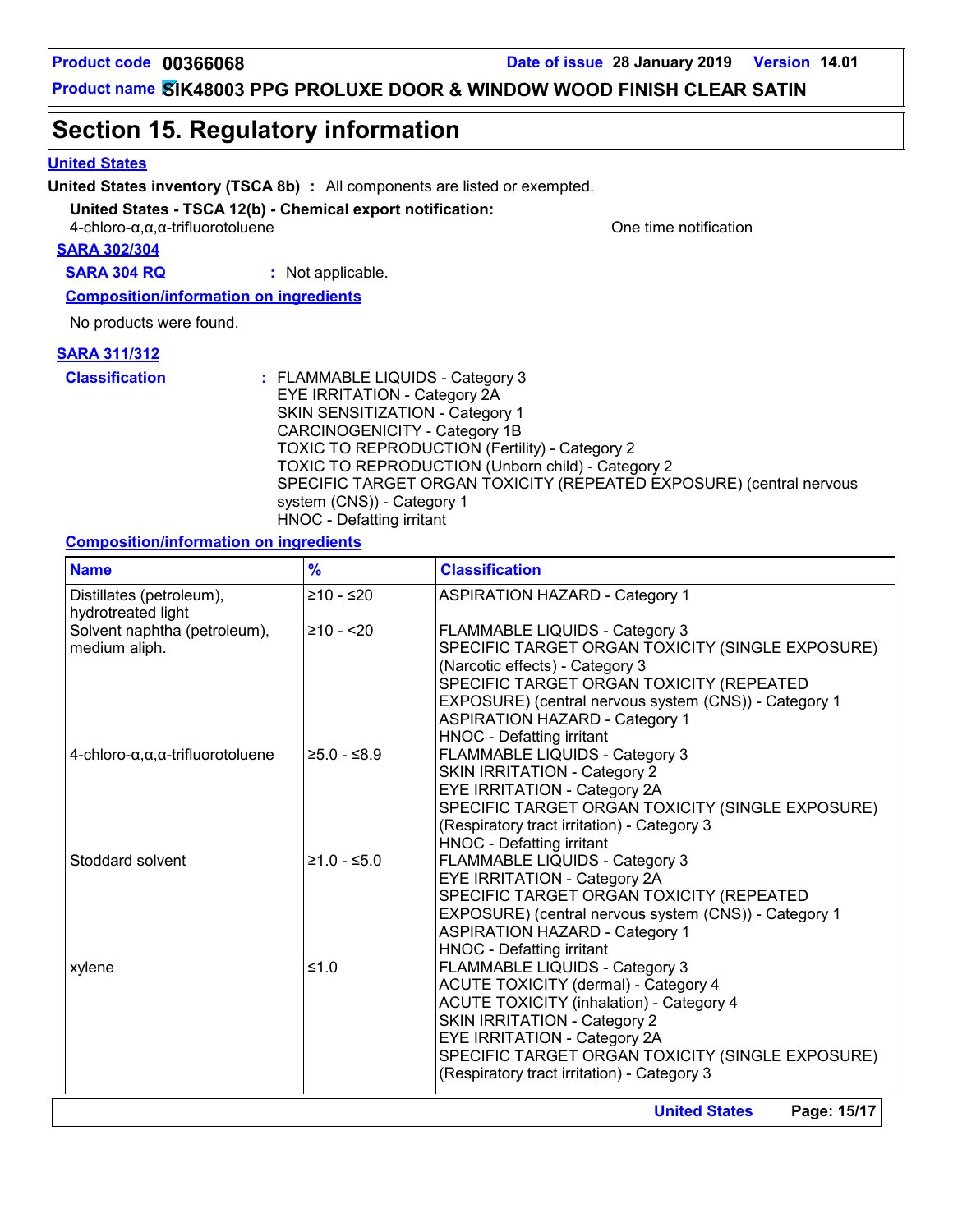# **Section 15. Regulatory information**

|                                 |               | <b>ASPIRATION HAZARD - Category 1</b>                    |
|---------------------------------|---------------|----------------------------------------------------------|
| 2-ethylhexanoic acid, zirconium | $≥1.0 - ≤5.0$ | <b>COMBUSTIBLE DUSTS</b>                                 |
| salt                            |               | TOXIC TO REPRODUCTION (Fertility) (oral) - Category 2    |
|                                 |               | TOXIC TO REPRODUCTION (Unborn child) (oral) - Category 2 |
| 2-butanone oxime                | 1.0           | <b>FLAMMABLE LIQUIDS - Category 4</b>                    |
|                                 |               | <b>ACUTE TOXICITY (oral) - Category 4</b>                |
|                                 |               | ACUTE TOXICITY (dermal) - Category 4                     |
|                                 |               | SERIOUS EYE DAMAGE - Category 1                          |
|                                 |               | SKIN SENSITIZATION - Category 1B                         |
|                                 |               | CARCINOGENICITY - Category 2                             |
| cobalt bis(2-ethylhexanoate)    | 1.0           | <b>EYE IRRITATION - Category 2A</b>                      |
|                                 |               | SKIN SENSITIZATION - Category 1A                         |
|                                 |               | CARCINOGENICITY - Category 1B                            |
|                                 |               | TOXIC TO REPRODUCTION (Fertility) - Category 2           |
| ethylbenzene                    | 1.0           | <b>FLAMMABLE LIQUIDS - Category 2</b>                    |
|                                 |               | <b>ACUTE TOXICITY (inhalation) - Category 4</b>          |
|                                 |               | CARCINOGENICITY - Category 2                             |
|                                 |               | SPECIFIC TARGET ORGAN TOXICITY (REPEATED                 |
|                                 |               | EXPOSURE) (hearing organs) - Category 2                  |
|                                 |               | <b>ASPIRATION HAZARD - Category 1</b>                    |
|                                 |               | HNOC - Defatting irritant                                |

| SARA 31 |  |
|---------|--|
|         |  |

|                              | <b>Chemical name</b>         | <b>CAS number</b> | <b>Concentration</b> |
|------------------------------|------------------------------|-------------------|----------------------|
| <b>Supplier notification</b> | xvlene                       | 1330-20-7         | $0.5 - 1.5$          |
|                              | cobalt bis(2-ethylhexanoate) | 136-52-7          | $01 - 1$             |
|                              | ethylbenzene                 | $100 - 41 - 4$    | $01 - 1$             |

SARA 313 notifications must not be detached from the SDS and any copying and redistribution of the SDS shall include copying and redistribution of the notice attached to copies of the SDS subsequently redistributed.

**Additional environmental information is contained on the Environmental Data Sheet for this product, which can be obtained from your PPG representative.**

#### **California Prop. 65**

**M** WARNING: Cancer - www.P65Warnings.ca.gov.

### **Section 16. Other information**

**Hazardous Material Information System (U.S.A.)**

**Health** : 2 \* **Flammability** : 2 **Physical hazards** : 0 0

( \* ) - Chronic effects

**Caution: HMIS® ratings are based on a 0-4 rating scale, with 0 representing minimal hazards or risks, and 4 representing significant hazards or risks. Although HMIS® ratings and the associated label are not required on MSDSs or products leaving a facility under 29 CFR 1910.1200, the preparer may choose to provide them. HMIS® ratings are to be used with a fully implemented HMIS® program. HMIS® is a registered trademark and service mark of the American Coatings Association, Inc.**

**The customer is responsible for determining the PPE code for this material. For more information on HMIS® Personal Protective Equipment (PPE) codes, consult the HMIS® Implementation Manual.**

**National Fire Protection Association (U.S.A.)**

```
Instability : 0
Health: 2 Flammability: 2 Instability: 0
Date of previous issue : 1/11/2019
```